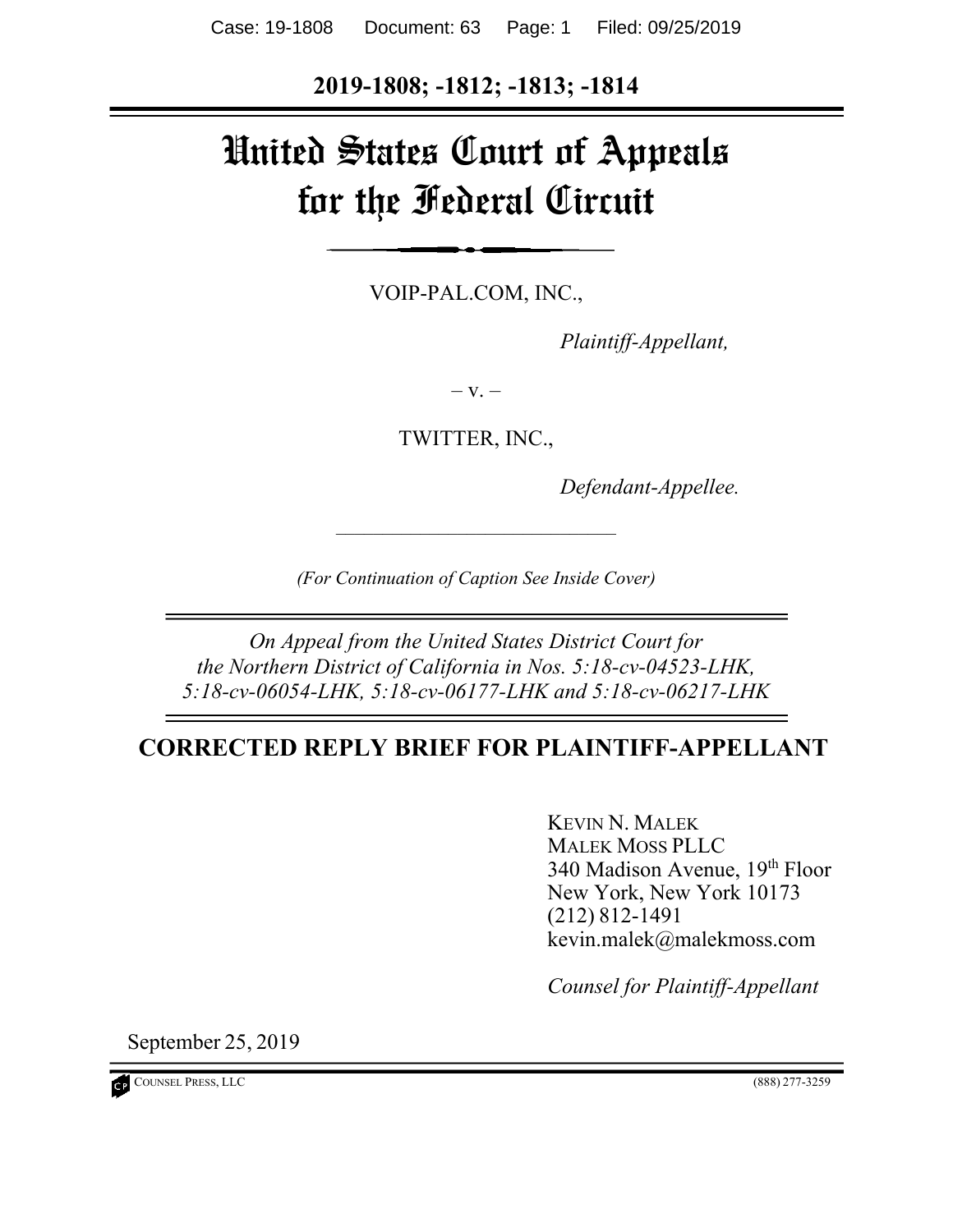VOIP-PAL.COM, INC.,

*Plaintiff-Appellant,* 

 $-V. -$ 

CELLCO PARTNERSHIP, dba Verizon Wireless Services LLC,

*Defendant-Appellee.* 

VOIP-PAL.COM, INC.,

*––––––––––––––––––––––––––––––*

*Plaintiff-Appellant,* 

 $-$  V.  $-$ 

AT&T CORP.,

*Defendant-Appellee.* 

VOIP-PAL.COM, INC.,

*––––––––––––––––––––––––––––––*

*Plaintiff-Appellant,* 

 $-$  V.  $-$ 

APPLE, INC.,

*Defendant-Appellee.*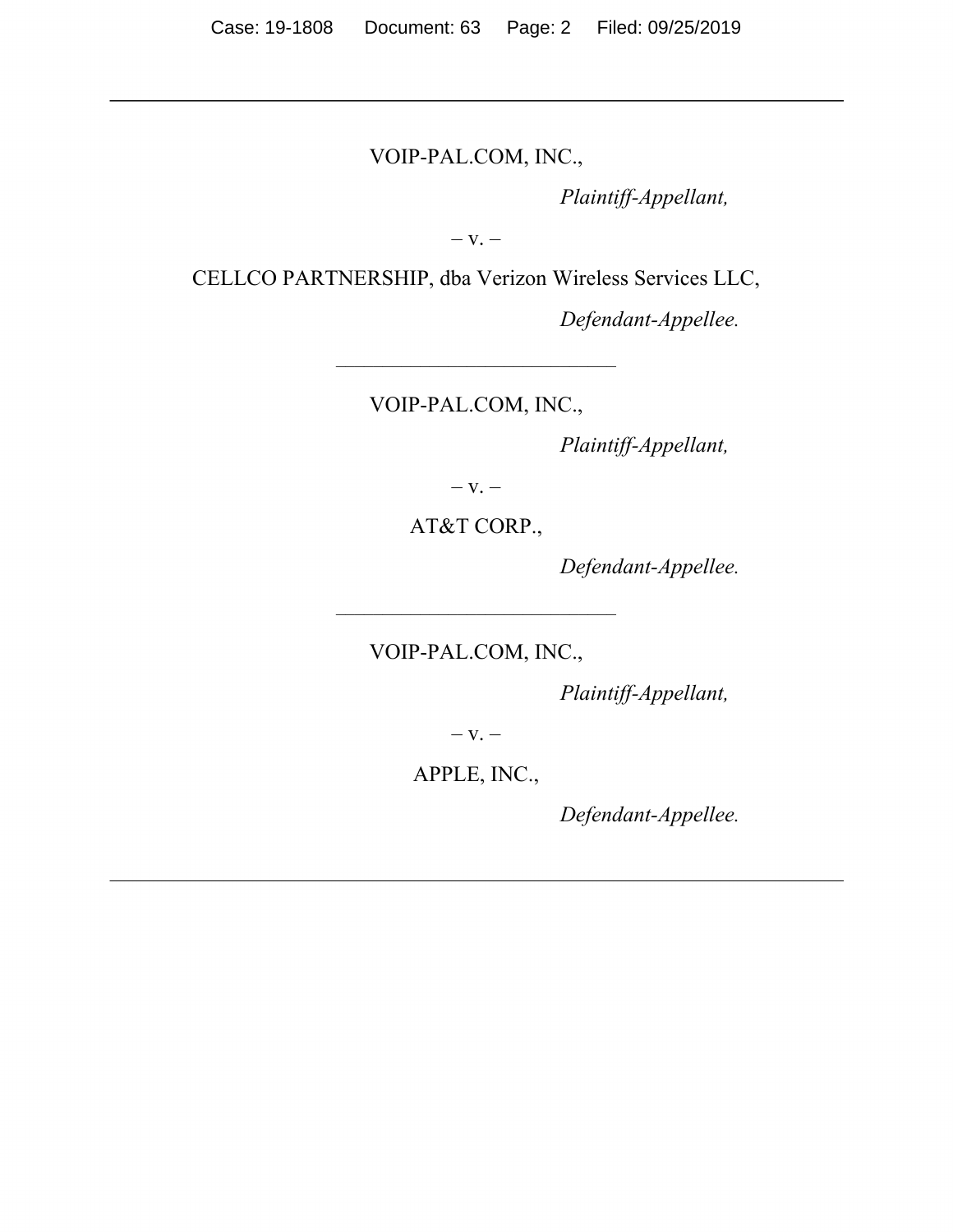## **CERTIFICATE OF INTEREST**

Counsel for the Appellant, VoIP-Pal.com, Inc., certifies the following:

1. The full name of every party or amicus represented by me is:

VoIP-Pal.com, Inc.

2. The name of the real party in interest (if the party names in the caption is not the real party in interest) represented by me is:

None

3. All parent corporations and any publicly held companies that own 10 percent or more of the stock of the party or amicus curiae represented by me are:

None

4. The names of all law firms and the partners or associates that appeared for the party or amicus now represented by me in the trial court or agency or are expected to appear in this court are:

Kevin N. Malek, Malek Moss PLLC David Kaminski and Grace Felipe of Carlson & Messer LLP, Los Angeles, California Kurt Bonds and Adam Knecht of Alverson Taylor Morteson and Sanders LLP, Las Vegas, Nevada

5. The title and number of any case known to counsel to be pending in this or any other court or agency that will directly affect or be directly affected by this court's decision in the pending appeal.

*Apple Inc. v. Voip-Pal.com, Inc.*, Appeal No. 18-1456, U.S. Court of Appeals for the Federal Circuit

> /s/ Kevin N. Malek Kevin N. Malek *Counsel for Appellant*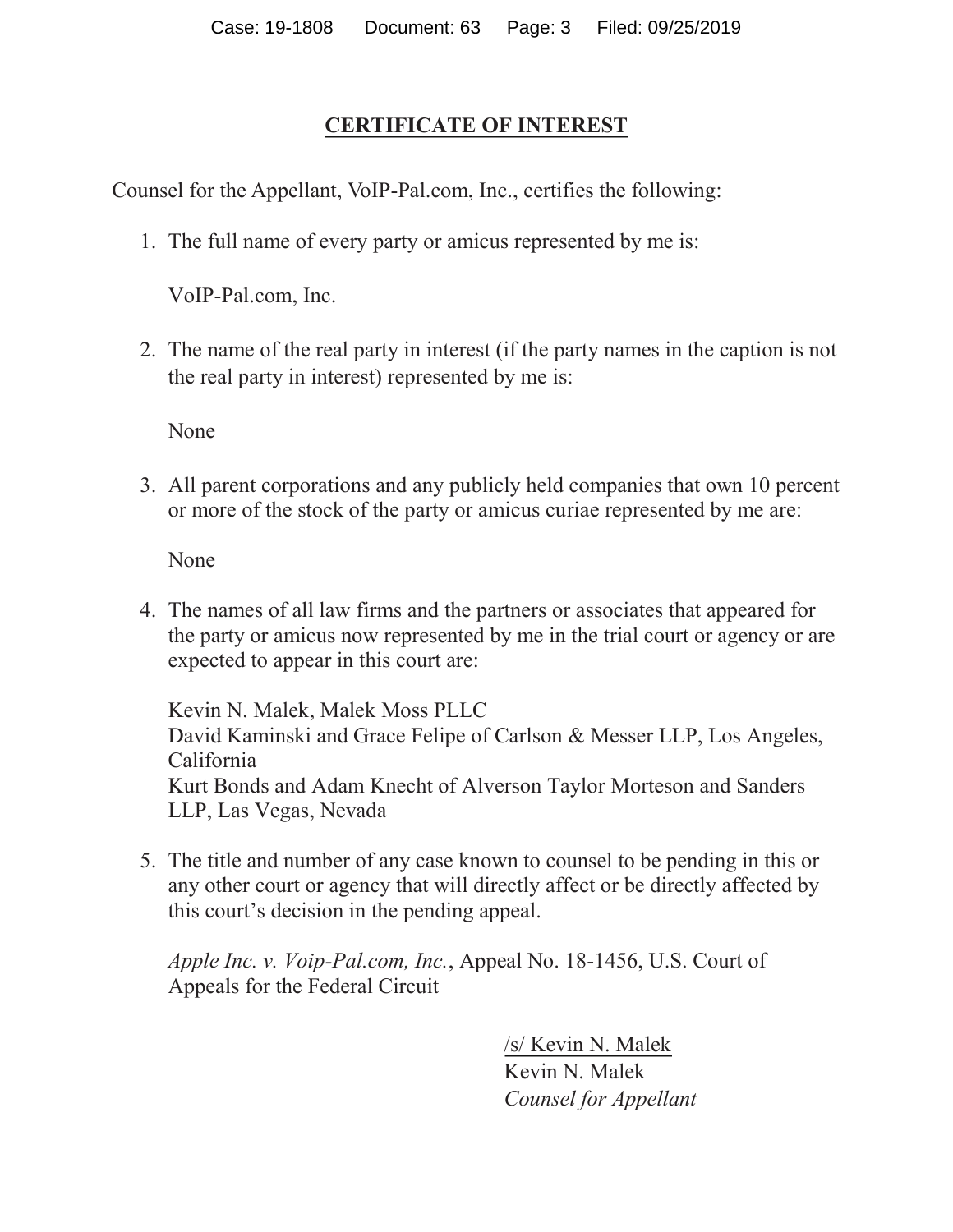# **TABLE OF CONTENTS**

| $\mathbf{I}$ . | At Step One, The Claims Are To A Patent-Eligible Improvement<br>to a Technological Communication Routing Process And System1 |  |  |  |  |  |  |  |
|----------------|------------------------------------------------------------------------------------------------------------------------------|--|--|--|--|--|--|--|
|                | A. The Claimed Invention Is Fundamentally Different                                                                          |  |  |  |  |  |  |  |
|                | B. Defendants' Arguments Ignore and Misconstrue                                                                              |  |  |  |  |  |  |  |
|                | C. Case Law Also Demonstrates That the Claims Are Not                                                                        |  |  |  |  |  |  |  |
| II.            | The Asserted Claims Are Eligible Under Alice/Mayo Step Two15                                                                 |  |  |  |  |  |  |  |
|                | A. The Claims Are Eligible At Step Two Because They<br>Claim an Patentable "Ordered Combination" That Is Inventive17         |  |  |  |  |  |  |  |
|                | B. The Asserted Claims Contain Unconventional Inventive Concepts24                                                           |  |  |  |  |  |  |  |
| Ш.             |                                                                                                                              |  |  |  |  |  |  |  |
|                | A. What Was "Well-Understood, Routine and Conventional"                                                                      |  |  |  |  |  |  |  |
|                | B. There Are Unresolved Factual Disputes Affecting Claim                                                                     |  |  |  |  |  |  |  |
|                |                                                                                                                              |  |  |  |  |  |  |  |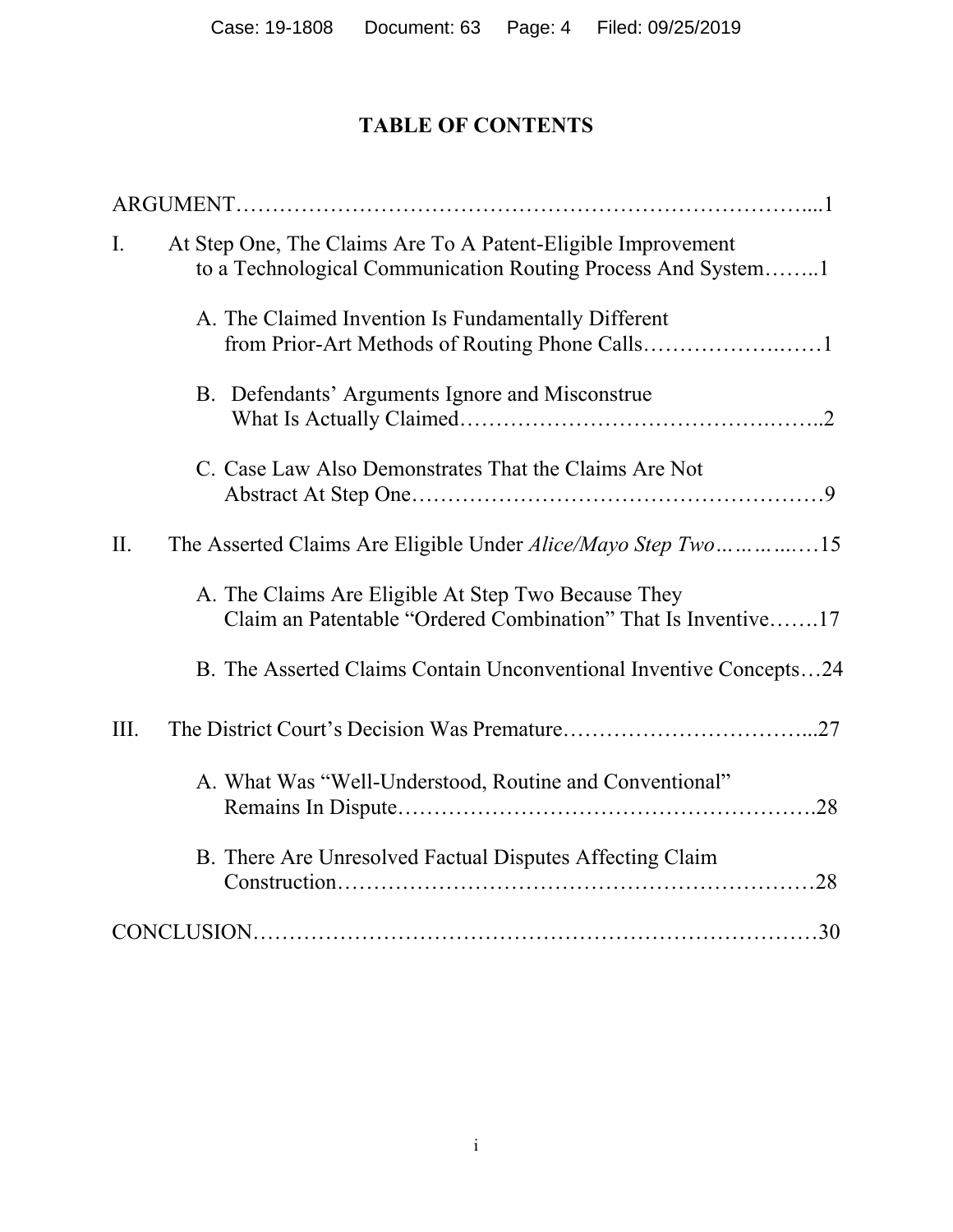# **TABLE OF AUTHORITIES**

| Amdocs (Israel) Ltd. v. Openet Telecom, Inc., 841 F.3d 1288 (Fed. Cir. 2016)7    |
|----------------------------------------------------------------------------------|
| Ameranth, Inc. v. Genesis Gaming Solutions, Inc., No. 11-00189-AG, 2014 U.S.     |
| Aristocrat Technologies Australia Pty Ltd. v. Int'l Game Tech., 521 F.3d 1328    |
| Bascom Glob. Internet Servs., Inc. v. AT&T Mobility LLC, 827 F.3d 1341 (Fed.     |
|                                                                                  |
| BSG Tech LLC v. Buyseasons, Inc., 899 F.3d 1281 (Fed. Cir. 2018)                 |
| buySafe, Inc. v. Google, Inc., 765 F.3d 1350 (Fed. Cir. 2014) 11, 12             |
| Cedars-Sinai Med. Ctr. v. Nat'l League of Postmasters of U.S., 497 F.3d 972 (9th |
| Content Extraction & Transmission LLC v. Wells Fargo Bank, 792 F.3d 1343         |
| Core Wireless Licensing S.A.R.L. v. LG Elecs., Inc., 880 F.3d 1356 (Fed. Cir.    |
| Cox Commc'ns, Inc. v. Sprint Commc'n Co. LP, 838 F.3d 1224 (Fed. Cir. 2016)8     |
| DDR Holdings, LLC v. Hotels.com, L.P., 773 F.3d 1245 (Fed. Cir. 2014)10          |
|                                                                                  |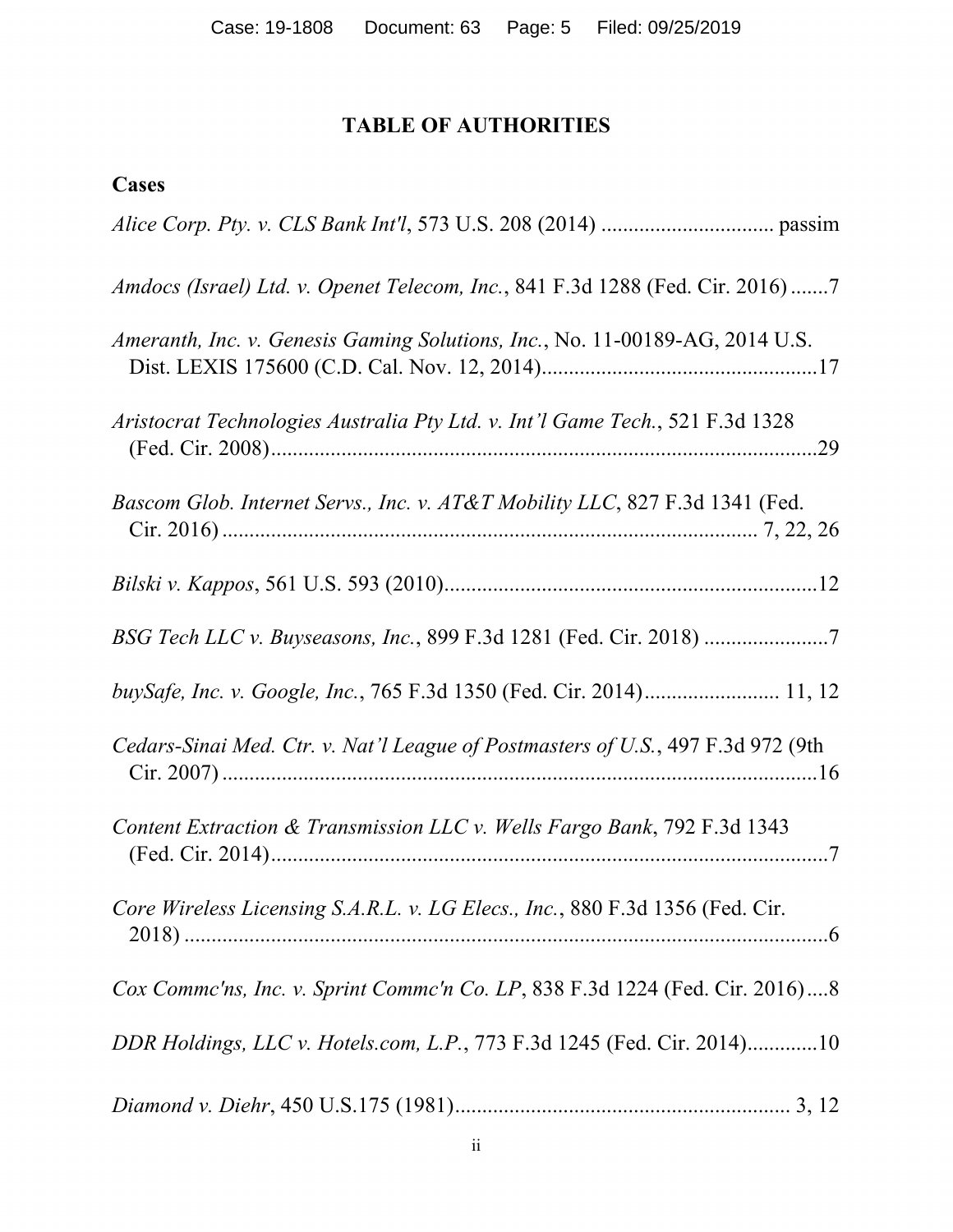| Elec. Power Grp., LLC v. Alstom S.A., 830 F.3d 1350 (Fed. Cir. 2016) 6, 11      |
|---------------------------------------------------------------------------------|
|                                                                                 |
| FairWarning IP, LLC v. Iatric Systems, Inc., 839 F.3d 108 (Fed. Cir. 2016)6     |
| Free Stream Media Corp. v. Alphonso Inc., No. 17-cv-02107-RS, 2018 WL           |
| Genband US LLC v. Metaswitch Networks Corp., No. 2:14-cv-33-JRG-RSP, 2016       |
|                                                                                 |
| Intellectual Ventures I LLC v. Capital One Fin. Corp., 850 F.3d 1332 (Fed. Cir. |
| Intellectual Ventures I LLC v. Symantec Corp., 838 F.3d 1307 (Fed. Cir. 2016)5  |
|                                                                                 |
|                                                                                 |
| Mastermine Software, Inc. v. Microsoft Corp., 874 F.3d 1307 (Fed. Cir. 2017)9   |
| Mayo Collaborative Services v. Prometheus Labs, Inc., 566 U.S. 66 (2012) 10, 12 |
| McRO, Inc. v. Bandai Namco Games America Inc., 837 F.3d 1299 (Fed. Cir. 2016)   |
| Microprocessor Enhancement Corp. v. Tex. Instruments Inc., 520 F.3d 1367 (Fed.  |
| MyMail, Ltd. v. ooVoo, LLC, No. 18-1758, 2019 WL 3850614 (Fed. Cir. Aug. 16,    |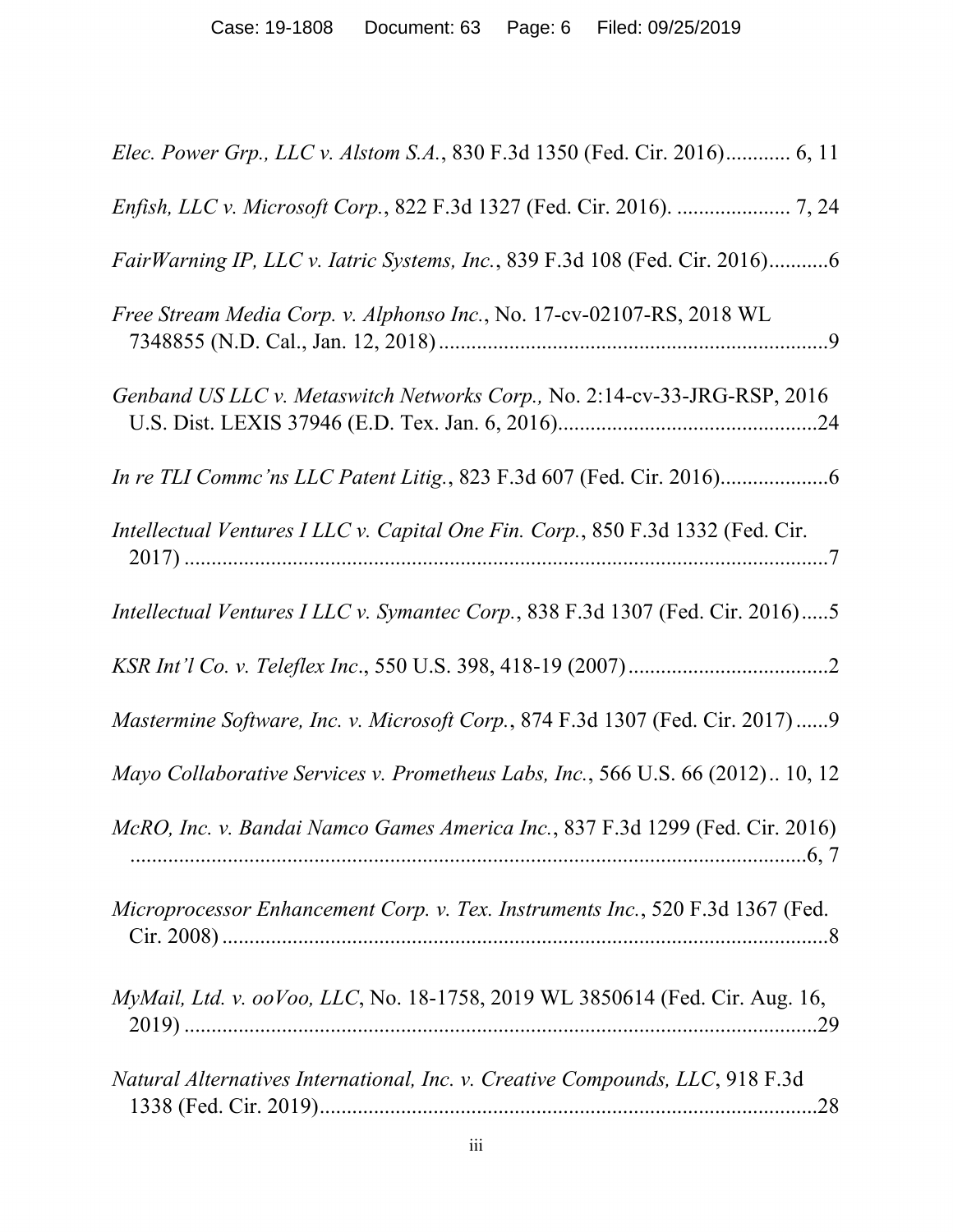| Two-Way Media Ltd. v. Comcast Cable Communications, LLC, 874 F.3d 1329                    |
|-------------------------------------------------------------------------------------------|
| Two-Way Media. Ltd. v. Comcast Cable Communications, LLC, 874 F.3d 1329                   |
| Uniloc USA Inc. v. LG Electronics, Case No. 18-CV-06738-LHK, Dkt. No. 86                  |
| Univ. of Fla. Research Found., Inc. v. Gen. Elec. Co., 916 F.3d 1363 (Fed. Cir.           |
| Visual Memory LLC v. NVIDIA Corp., 867 F.3d 1253 (Fed. Cir. 2017)                         |
| West View Research, LLC v. Audi AG, 685 F App'x 923 (Fed. Cir. 2017) 6<br><b>Statutes</b> |
|                                                                                           |
|                                                                                           |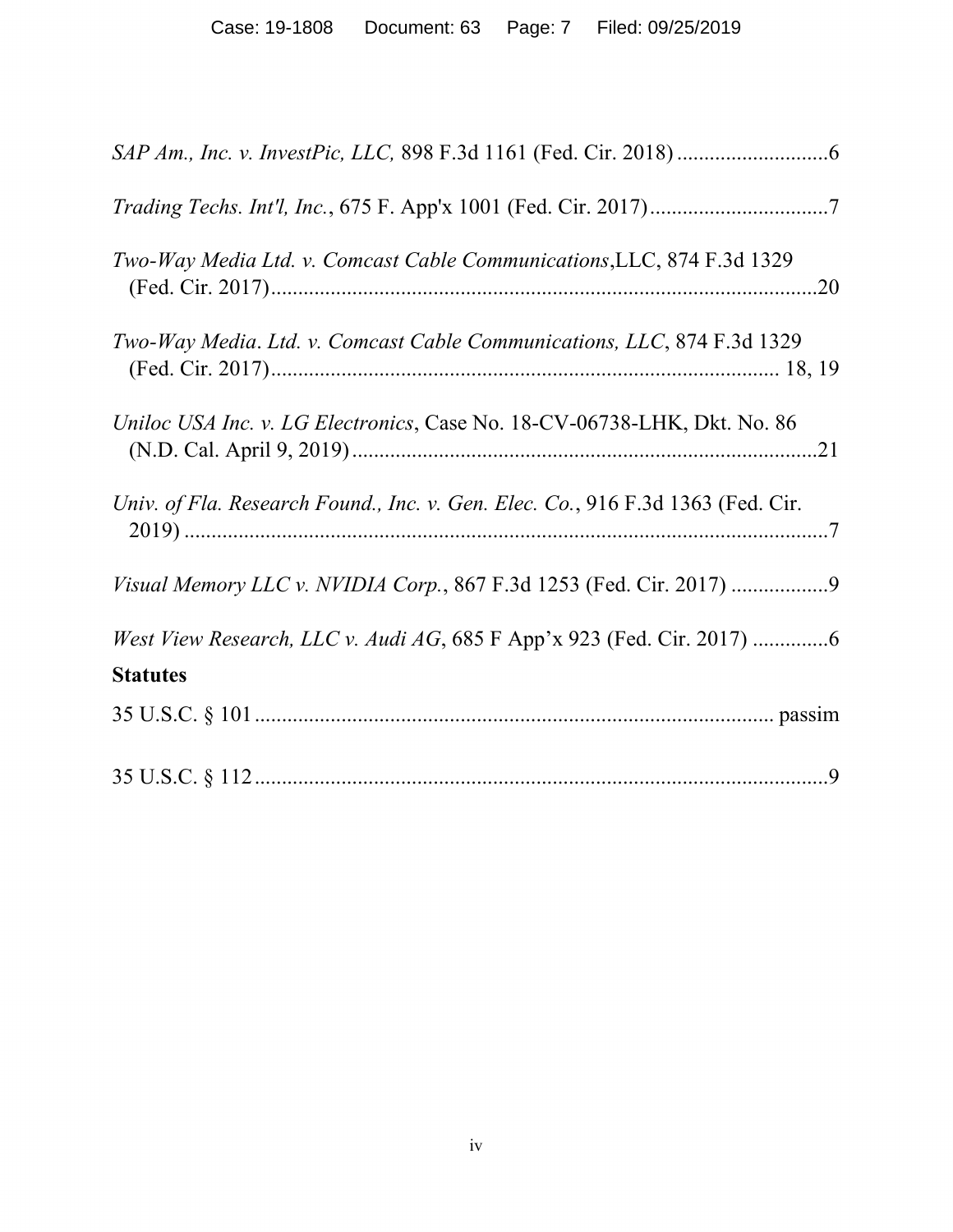#### **ARGUMENT**

## **I. At Step One, The Claims Are To A Patent-Eligible Improvement to a Technological Communication Routing Process And System**

Under *Alice*, a claim is not an unpatentable abstract idea if it "improve<sup>[5]</sup> an existing technological process." *Alice Corp. Pty. v. CLS Bank Int'l*, 573 U.S. 208, 222 (2014). That precisely describes the inventions claimed in the Patents-in-Suit: The inventions allow a computer to establish a phone call, message or video communication to endpoints in two distinct networks, in a user-customized manner, without the need for the user's decision-making and judgment. *See* Br.<sup>1</sup> 13-14.

## **A. The Claimed Invention Is Fundamentally Different from Prior-Art Methods of Routing Phone Calls**

Defendants focus on the decision-making of an operator, in isolation, without any evidence of record that operators acted in the same manner as the claimed inventions. Nor did prior art PSTN nodes or PBX switches function in the manner of the asserted claims. VoIP-Pal explained those prior-art processes in its Opening Brief (Br. 5-7). Defendants do not challenge the accuracy of that description. But they urge that the patented methods merely automate prior-art practices. Def. Br.<sup>2</sup> 14. Not so. Like "most, if not all" inventions, the claimed invention utilizes certain

<sup>&</sup>lt;sup>1"</sup>Br" refers to VoIP-Pal's Corrected Opening Brief.

<sup>&</sup>lt;sup>2</sup> "Def. Br." refers to Defendants' Joint Responsive Brief For Defendants-Appellees.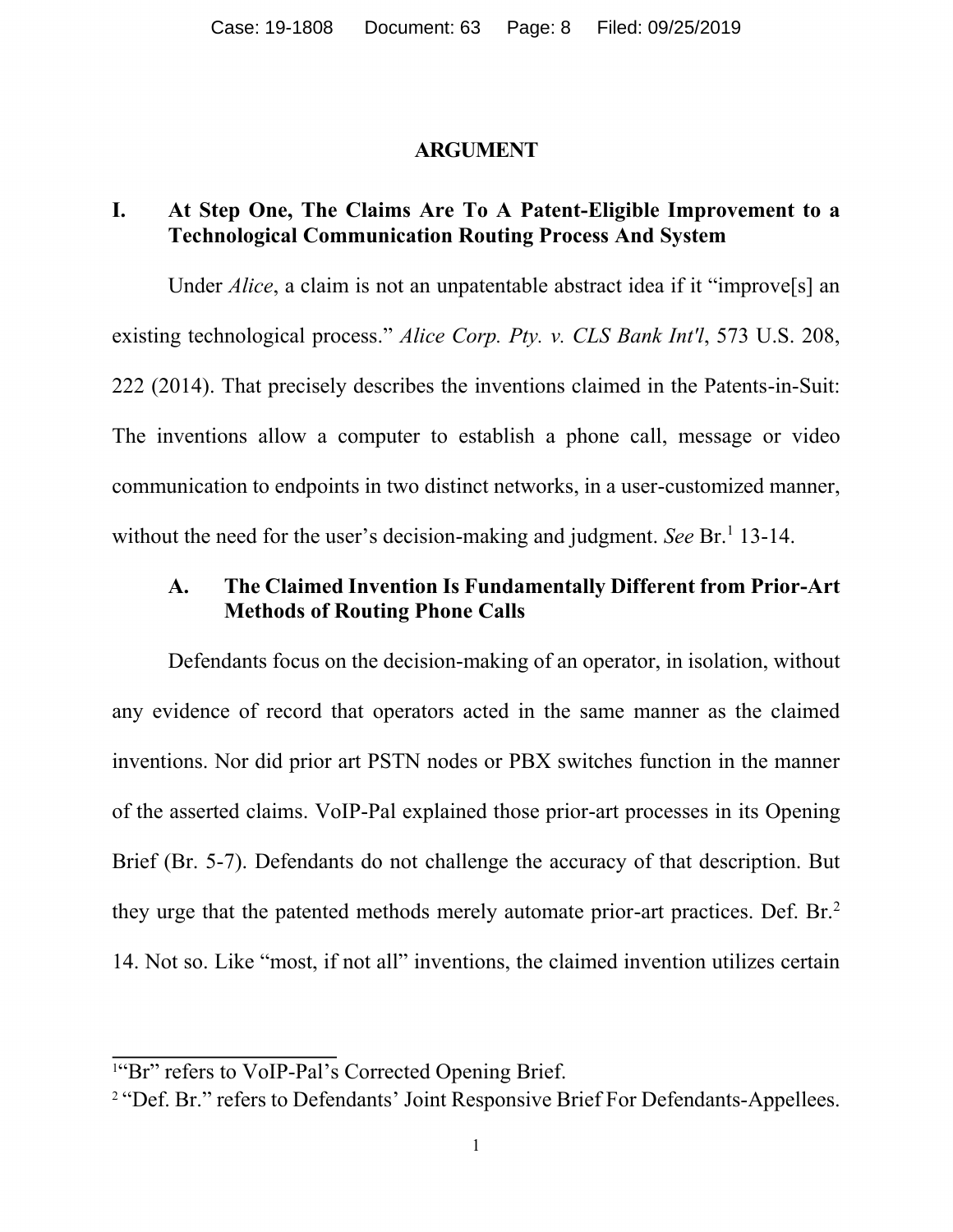prior-art "building blocks." *KSR Int'l Co. v. Teleflex Inc*., 550 U.S. 398, 418-19 (2007). The claimed processes and systems expand the ability of communication systems and computers to provide customized, user-specific access to distinct communication networks thereby improving a technological process. APPX001315- 001317; *see Alice*, 573 U.S. 208, 225.

## **B. Defendants' Arguments Ignore and Misconstrue What Is Actually Claimed**

Defendants correctly assert that it is the claims that matter to the Section 101 analysis. Def. Br. 18. But their arguments ignore or affirmatively misconstrue the text of the claims. Properly read, the claims are neither directed to, nor fail to add sufficiently concrete context to, an abstract idea.

## **1. The Claims Are Directed to Facilitating Phone Calls and Messaging, Not Mere Data Processing.**

Invoking a now-commonplace attack on software patents, Defendants urge that the patents claim no more than information processing. Def. Br. 20-24. Defendants' arguments, however, ignore virtually all of the claims' steps and their specific requirements.

The asserted claims recite a highly technical process with defined technological structure. For example, the preamble of Claim 1 of the '815 Patent makes clear that the patents are not directed to "mere data transfer." Claim 1 of the '815 Patent recites a "process for operating a call routing controller to facilitate

2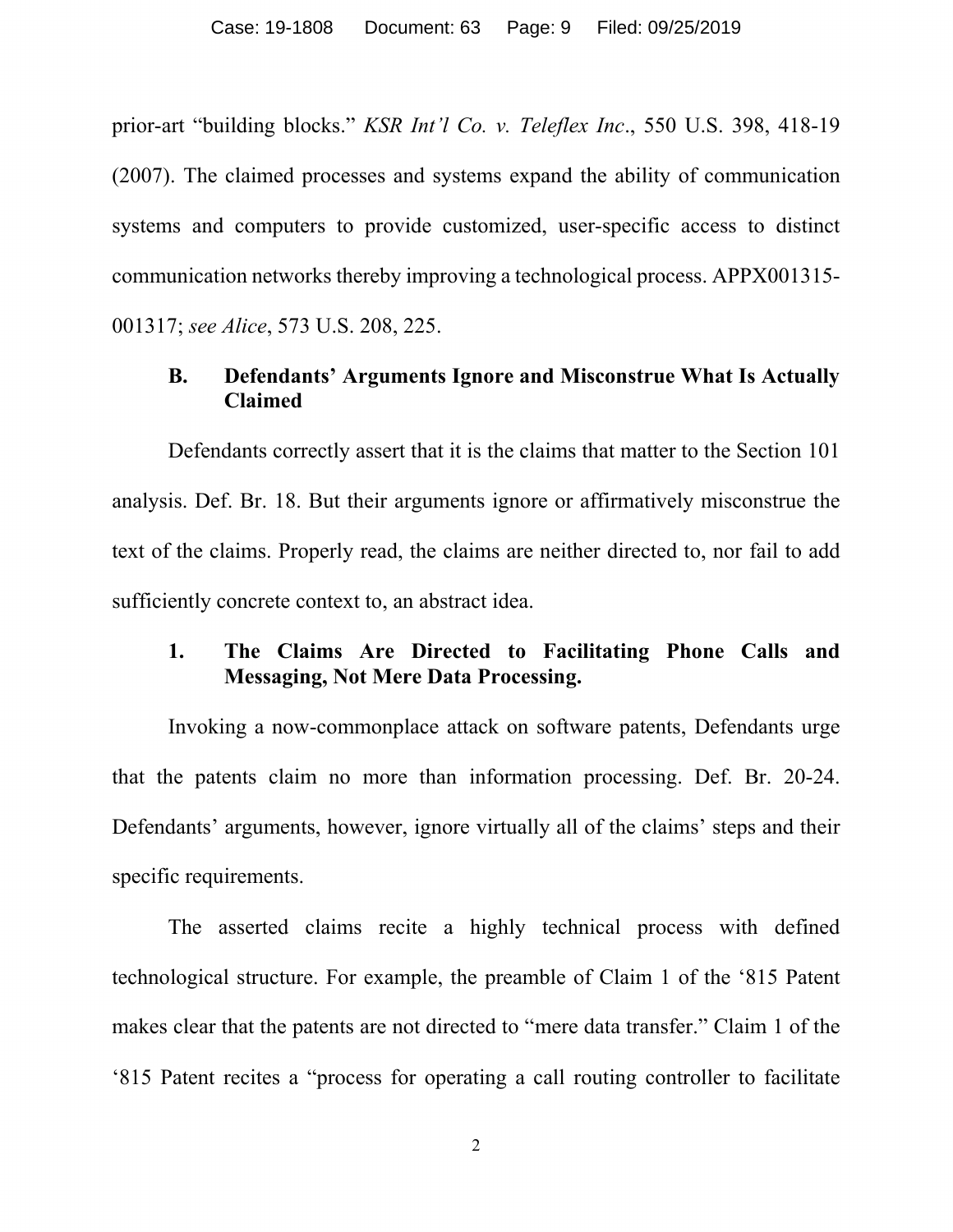communication between callers and callees in a system comprising a plurality of nodes with which callers and callees are associated." APPX0000167 ('815 Patent) 36:14-39. It is not a mere process for transferring data as Defendants contend. Moreover, the process of Claim 1 must be in response to "initiation of a call." APPX000167 ('815 Patent) 36:14-38. And the claim clearly requires that the claimed process will result in the programming of a call controller in a manner that identifies a physical gateway on the public network or a physical address on the private network that is associated with the "callee" and to which the call will be routed. Br. 16-17 (quoting '815 Patent). That is, the claims require a tangible output— an improved call routing controller, process, and technology providing customized, user-specific access to call routing integrated to the respective infrastructures of two distinct types of communication networks—a "public network" (e.g., PSTN) and a "private network" (e.g., VoIP). *Id*.

Defendants' assertion (Def. Br. 21) that the patents merely "collect" "recognize" and "store" data reads those limitations out of the claims, focusing solely on the intermediate steps of locating a caller profile and classifying the call itself. But the Supreme Court has rejected that type of analysis: When determining patent-eligibility "under §101, the[] claims must be considered as a whole." *Diamond v. Diehr*, 450 U.S.175, 188 (1981) (emphasis added); *see also Alice*, 134 S. Ct. at 2355. The question is not whether one step is "patentable in isolation."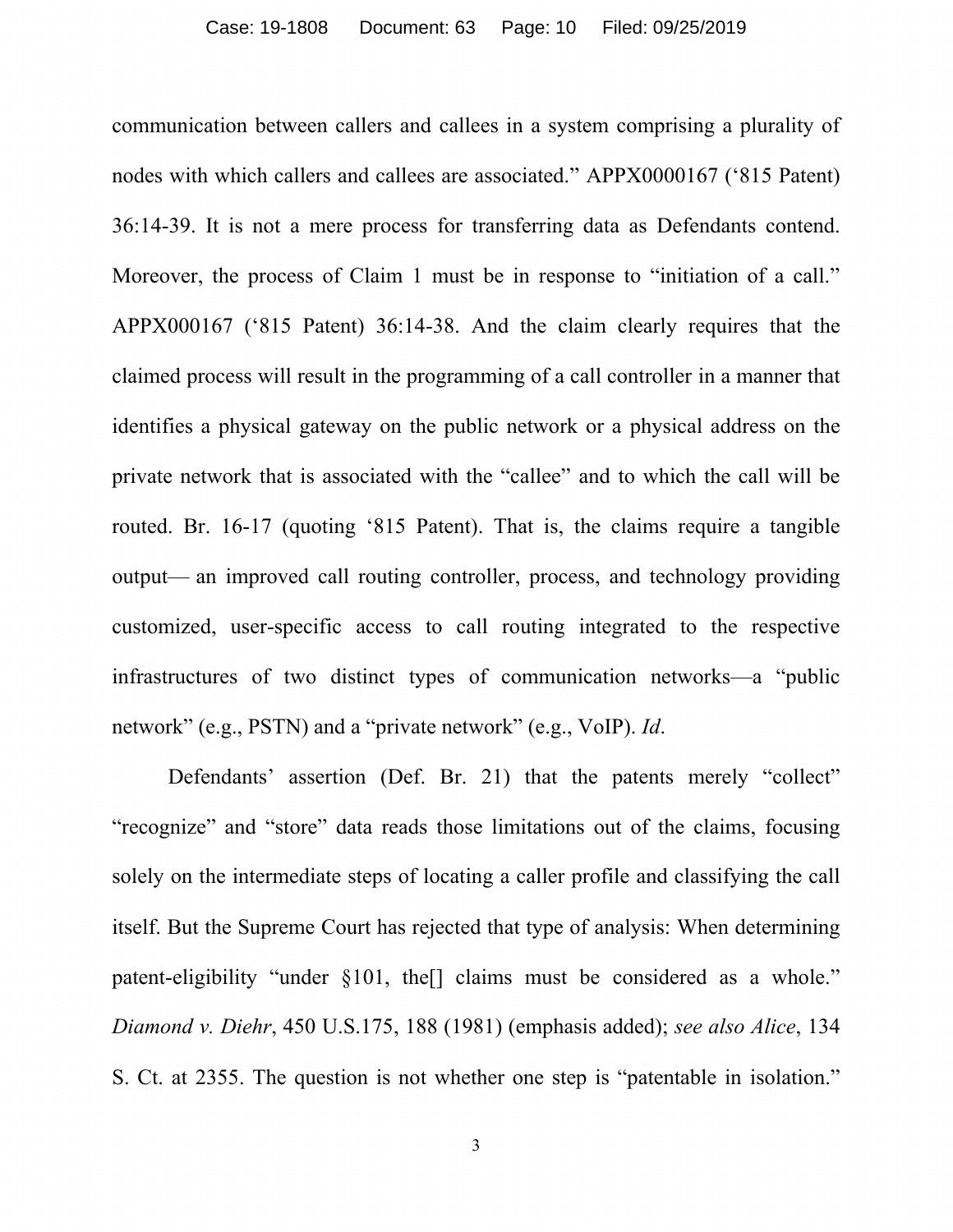*Diehr*, 450 U.S. at 188. It is whether the entire claimed "process" is patent-eligible. *Id*. Defendants cannot ignore the claim limitations that contradict their position.

Indeed, Defendants argument that the claims are limited to mere information processing defies not only the preambles of the asserted claims, but also the body of the claims themselves. As noted in VoIP-Pal's Opening Brief, the claims require the initiation of a call and the subsequent programming of a call routing controller in order to successfully route the call to a private or a public network. APPX000167 ('815 Patent) 36:14-39. Disembodied "information" has no "call" to "classify" or "call controller" to program. Rather, the patents make clear that the claimed "classification" serves a higher end — the routing of the call to a physical destination on a public or a private network. APPX000167 ('815 Patent) 36:14-39; *see also* Br. 48-50. Indeed, Defendants concede this point elsewhere in their brief. Def. Br. at 38- 39; APPX000167 ('815 Patent) 36:14-38; *see also* APPX000234 ('005 Patent) 43:41-65 (claim 74).

The claims require much more than information processing, or the mere act of "processing" information. As the District Court found:

In general, the *asserted claims of the Patents relate to the process of routing calls (either voice or video) between a caller and a callee*, in which *calls are classified* as either public network calls or private network calls.1 '815 Patent at 1:50-54. More specifically, *the process of routing the call involves a computer "super node" routing a call* based on "identifiers" associated with both the caller and the callee.

APPX000008-000010 (District Court Order) (internal citations omitted).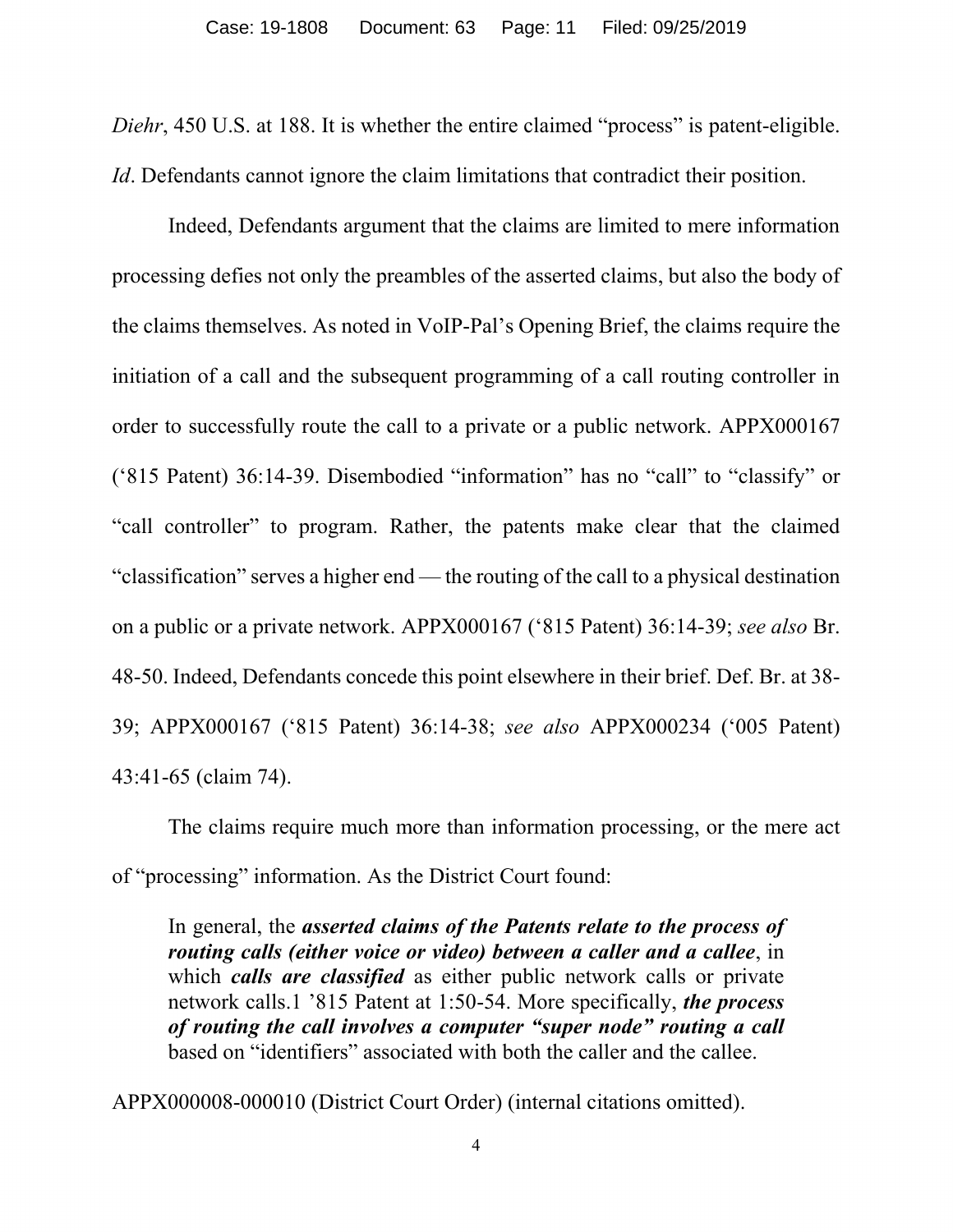Defendants continue their oversimplification that the claims merely "involve routing communications based on information about the participants." *See* Def. Br. 19. Based on this mischaracterization of the claims, Defendants contend that the claims are ineligible at Step One because "routing data is an abstract idea," relying on this Court's decision in *Intellectual Ventures I LLC*. *Id*. (citing *Intellectual Ventures I LLC v. Symantec Corp.*, 838 F.3d 1307, 1318 (Fed. Cir. 2016)).

Foremost, Defendants reliance on *Intellectual Ventures I LLC* is misplaced and only serves to highlight the flaw in Defendants' reasoning. The claims that this Court found ineligible in *Intellectual Ventures I LLC* are entirely devoid of any technological structure and relate to no more than mere characterization of data files. For example, in *Intellectual Ventures I LLC*, this Court examined claim 9 of the '050 Patent there, which was directed to "[a] method for identifying characteristics of data files, comprising" receiving, determining and outputting information, without anything more. *See Intellectual Ventures I LLC v. Symantec Corp.*, 838 F.3d 1307, 1313 (Fed. Cir. 2016) (citing '050 patent, col. 8, ll. 13–26) (emphasis added). Accordingly, claim 9 of the '050 Patent was expressly directed to nothing more than a "method for identifying characteristics of data files." *Id*. at 1313-1317.

Moreover, this Court has held that claims covering organizing or analyzing information can be eligible when directed to something more. *See, e.g., McRO, Inc. v. Bandai Namco Games America Inc.*, 837 F.3d 1299, 1313 – 1314, 1316 (Fed. Cir.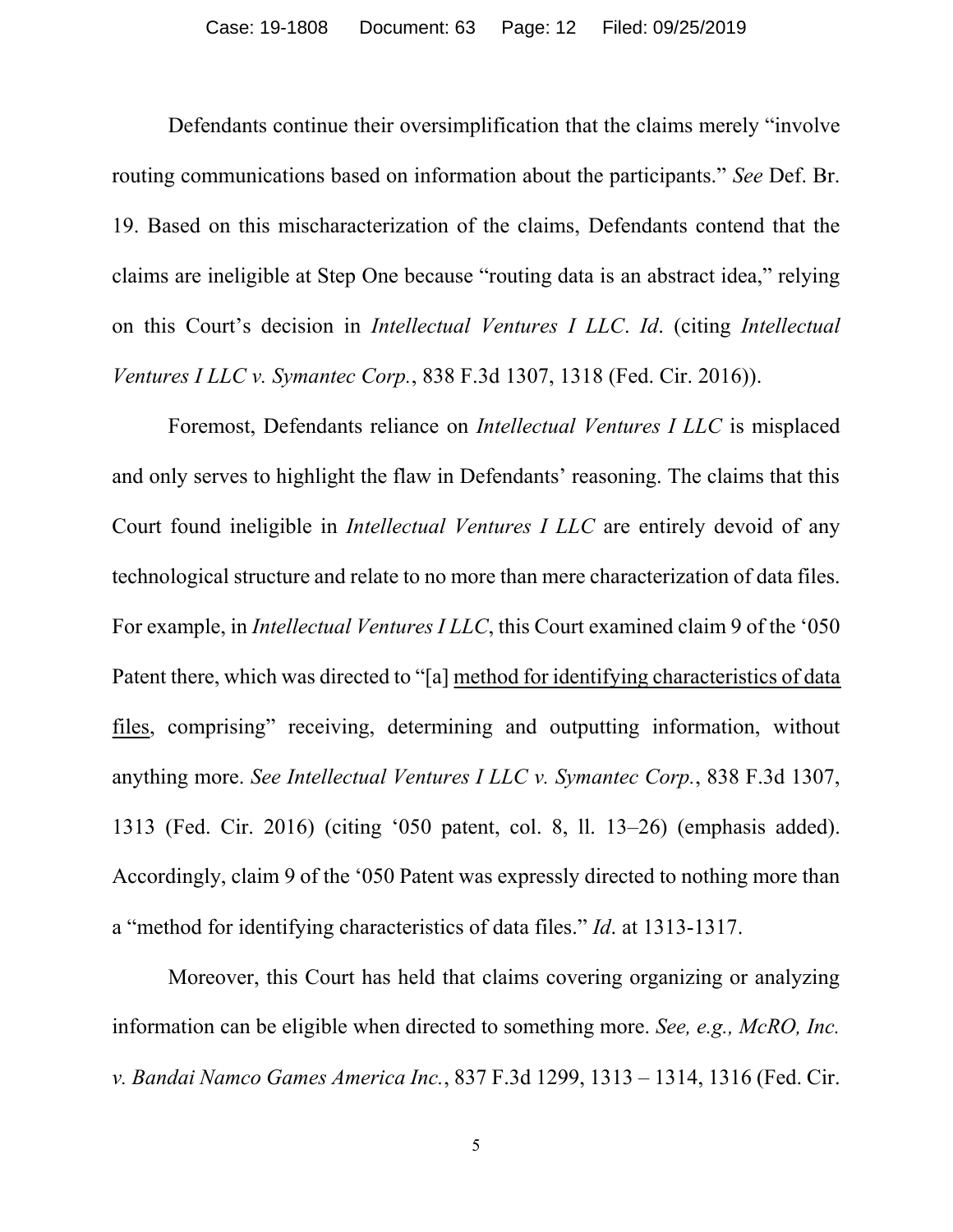2016); *see also Core Wireless Licensing S.A.R.L. v. LG Elecs., Inc.*, 880 F.3d 1356, 1362-63 (Fed. Cir. 2018) (finding claims eligible under § 101 notwithstanding that the claims included the generic "idea of summarizing information"). Indeed, the cases that Defendants rely upon are entirely distinguishable because the claims (in those cases) were limited to the collection, processing and display of information *without anything more* and without anything inventive. *See Elec. Power Grp., LLC v. Alstom S.A.*, 830 F.3d 1350, 1354 (Fed. Cir. 2016) (finding claims to information gathering to be abstract because the claims did not use "any particular assertedly inventive technology for performing those functions"); *see also West View Research, LLC v. Audi AG*, 685 F App'x 923, 926 (Fed. Cir. 2017) (unpublished) (holding that claims to collecting, analyzing, retrieving and processing information were ineligible where they did not go beyond "the abstract idea of collecting and analyzing information"); *see also FairWarning IP, LLC v. Iatric Systems, Inc.*, 839 F.3d 1089, 1093 (Fed. Cir. 2016) (agreeing that the invention was "drawn to the concept of *analyzing records* [and data] of human activity to detect suspicious behavior" without anything more (emphasis added)); *SAP Am., Inc. v. InvestPic, LLC,* 898 F.3d 1161, 1167-68 (Fed. Cir. 2018); *In re TLI Commc'ns LLC Patent Litig.*, 823 F.3d 607, 611 (Fed. Cir. 2016) (claims directed to nothing more than "the abstract idea of *classifying and storing digital images* in an organized manner" (emphasis added)). In other words, the cases that Defendants cite relate *solely to the*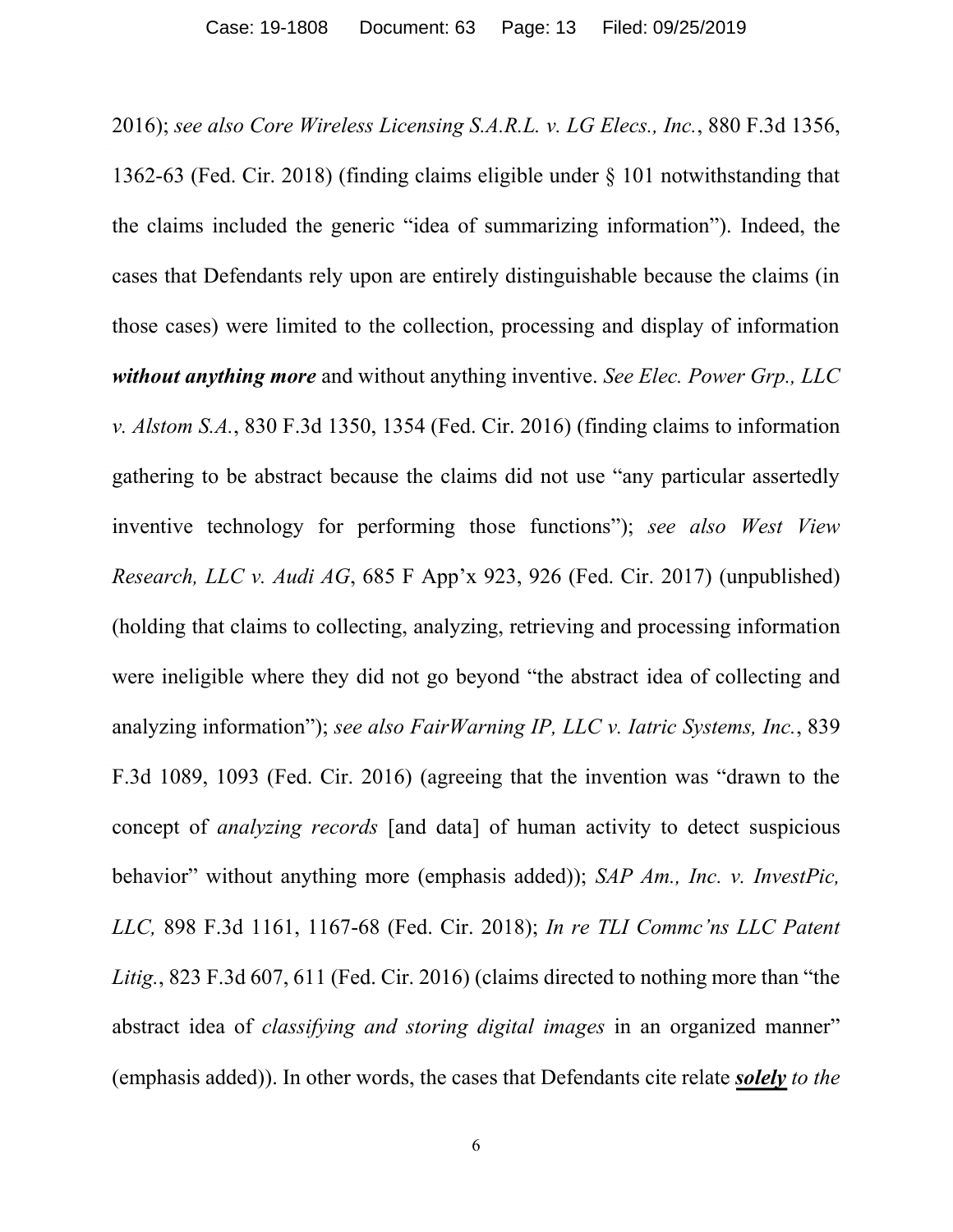*steps of processing and displaying information*. *See also, e.g., Content Extraction & Transmission LLC v. Wells Fargo Bank*, 792 F.3d 1343 at 1369-70 (Fed. Cir. 2014) (requiring no more than collecting information about a user for display on a website); *Intellectual Ventures I LLC v. Capital One Fin. Corp.*, 850 F.3d 1332, 1340 (Fed. Cir. 2017) (requiring no more than collecting, displaying, and manipulating data in response to inputs*); BSG Tech LLC v. Buyseasons, Inc.*, 899 F.3d 1281, 1286 (Fed. Cir. 2018) (requiring no more than collecting input from the user and displaying information); *Univ. of Fla. Research Found., Inc. v. Gen. Elec. Co.*, 916 F.3d 1363, 1368 (Fed. Cir. 2019) (requiring no more than collecting, analyzing, manipulating and displaying data). Moreover, the fact that a claim may contain generic computer components is not dispositive of eligibility. *See e.g. Amdocs (Israel) Ltd. v. Openet Telecom, Inc.*, 841 F.3d 1288, 1306 (Fed. Cir. 2016); *Trading Techs. Int'l, Inc.*, 675 F. App'x 1001, 1004 (Fed. Cir. 2017) (affirming eligibility where claims recited more than setting, displaying, and selecting data using conventional computers and the internet); *see also Bascom Glob. Internet Servs., Inc. v. AT&T Mobility LLC*, 827 F.3d 1341, 1350 (Fed. Cir. 2016); *McRO, Inc. v. Bandai Namco Games Am. Inc.*, 837 F.3d 1299, 1314–15 (Fed. Cir. 2016); *Enfish, LLC v. Microsoft Corp.*, 822 F.3d 1327, 1336 (Fed. Cir. 2016).

In contrast, the asserted claims here are directed to much more: a "process for operating a call routing controller to facilitate communication between callers and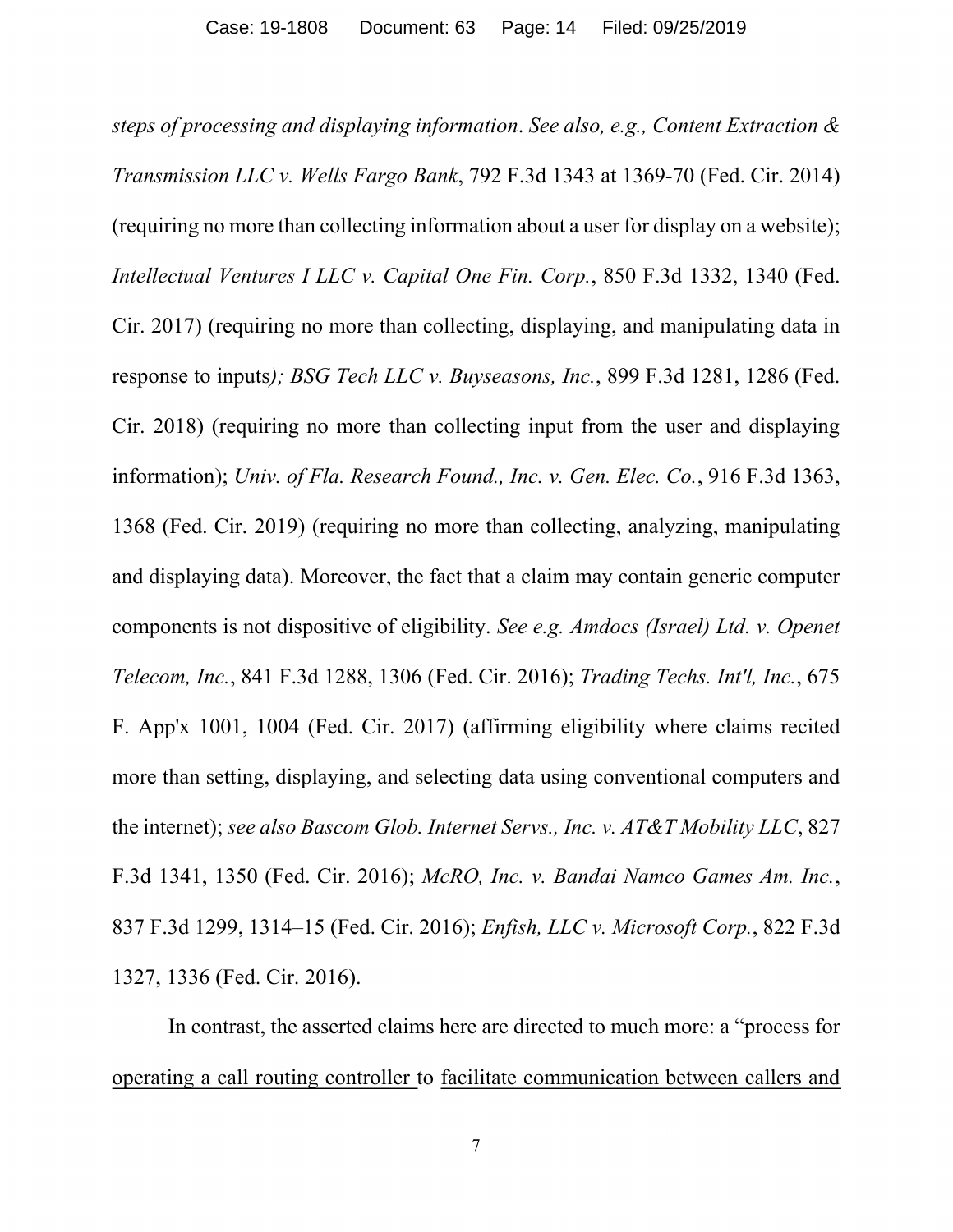callees in a system comprising a plurality of nodes with which callers and callees are associated." *See* APPX000010 (District Court Order) (quoting preamble of claim 1 of the '815 Patent). Moreover, Claim 1 of the '815 Patent requires providing an improved call routing controller, in communication with a call controller, that enables a private communication network (*e.g.*, a VoIP system) to better interoperate with a traditional public communications network (*e.g.*, the public switched telephone network or "PSTN"), to reach an intended destination in either the private or public network. APPX000167 ('815 Patent) 36:14-39.

## **2. Defendants' Arguments That The Claims Are Abstract At Step One Because They Include Functional Elements Is Incorrect.**

Defendants persistently argue that the asserted claims are abstract because they use generic or functional language. This is clearly misguided. It is wholly appropriate to use functional language to limit claims. In fact, in other contexts, this Court, as well as others, have held that both apparatus and method/process claims can be written using functional language. *See, e.g., Microprocessor Enhancement Corp. v. Tex. Instruments Inc.*, 520 F.3d 1367, 1375 (Fed. Cir. 2008) ("[A]pparatus claims are not necessarily indefinite for using functional language."); *see also Cox Commc'ns, Inc. v. Sprint Commc'n Co. LP*, 838 F.3d 1224, 1232 (Fed. Cir. 2016) ("here, functional language promotes definiteness….All of the asserted claims are method claims, so it makes sense to define the inventive method as a series of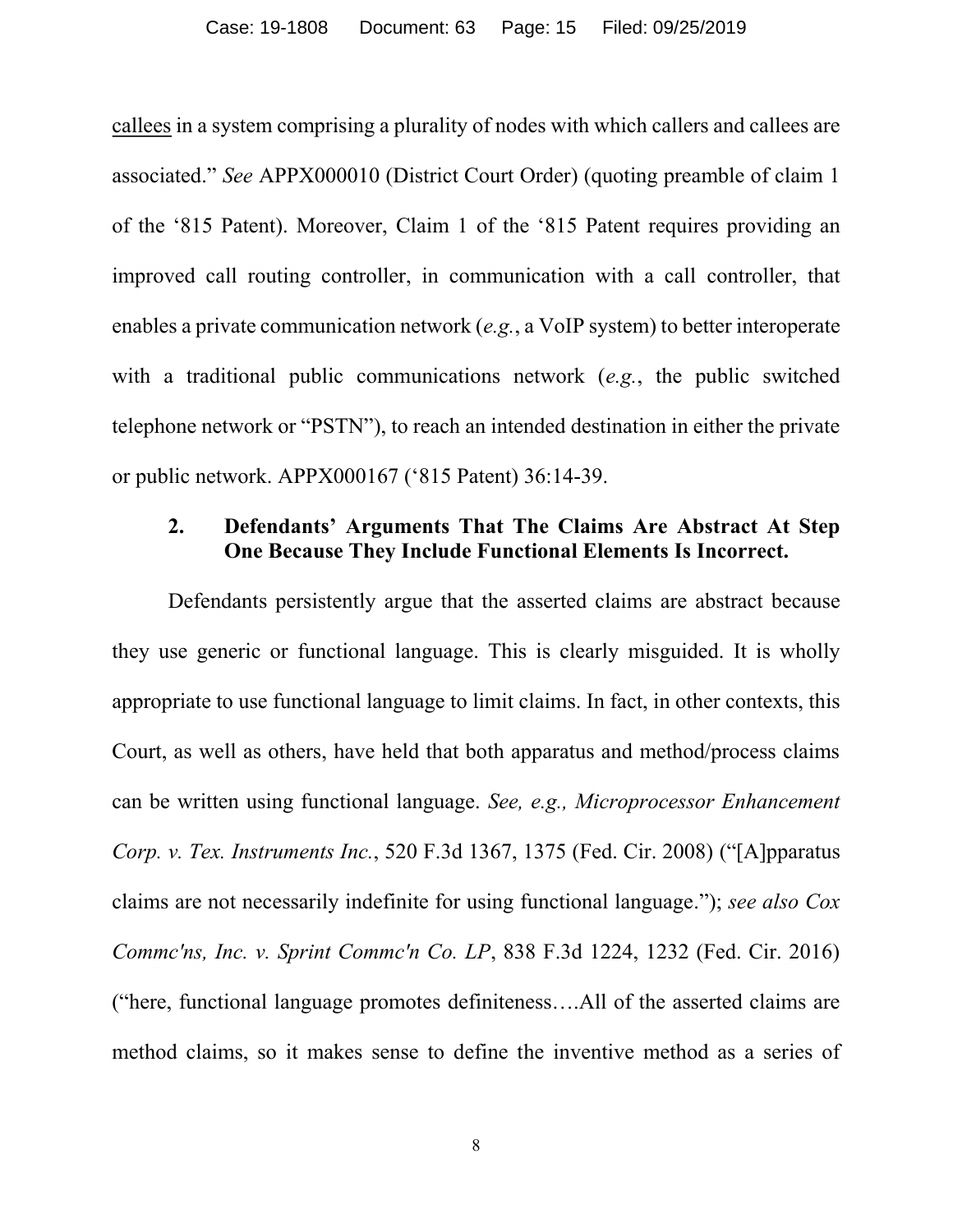functions."); *see also Mastermine Software, Inc. v. Microsoft Corp.*, 874 F.3d 1307, 1313 (Fed. Cir. 2017).

In arguing that that the claims are ineligible because they are generic or functional, Defendants improperly conflate other issues that are not relevant to the 35 U.S.C. § 101 question. "[W]hether a patent specification teaches an ordinarily skilled artisan how to implement the claimed invention presents an enablement issue under 35 U.S.C. § 112, not an eligibility issue under § 101." *Visual Memory LLC v. NVIDIA Corp.*, 867 F.3d 1253, 1261 (Fed. Cir. 2017); *see also Free Stream Media Corp. v. Alphonso Inc.*, No. 17-cv-02107-RS, 2018 WL 7348855 at \*4 (N.D. Cal., Jan. 12, 2018) ("To the extent … that the patent does not adequately explain how the barriers are overcome when the described system and methods are employed, such issues do not support a finding of patent ineligibility under Section 101."). Accordingly, Defendants' arguments that the claims must be ineligible because they are generic or functional fails.

## **C. Case Law Also Demonstrates That the Claims Are Not Abstract At Step One.**

Once the claims and prior art are properly understood, Defendants' arguments under the two-step *Alice/Mayo* framework and *Alice*'s "technological improvement" standard collapse. *See* Br. 19-36. The claims are "directed to" a specific and concrete technological process, not an abstract idea. *Alice*, 573 U.S. 208, 217; *see* Br. 36-42. And the claim limitations clearly add *enough* to qualify as patent-eligible processes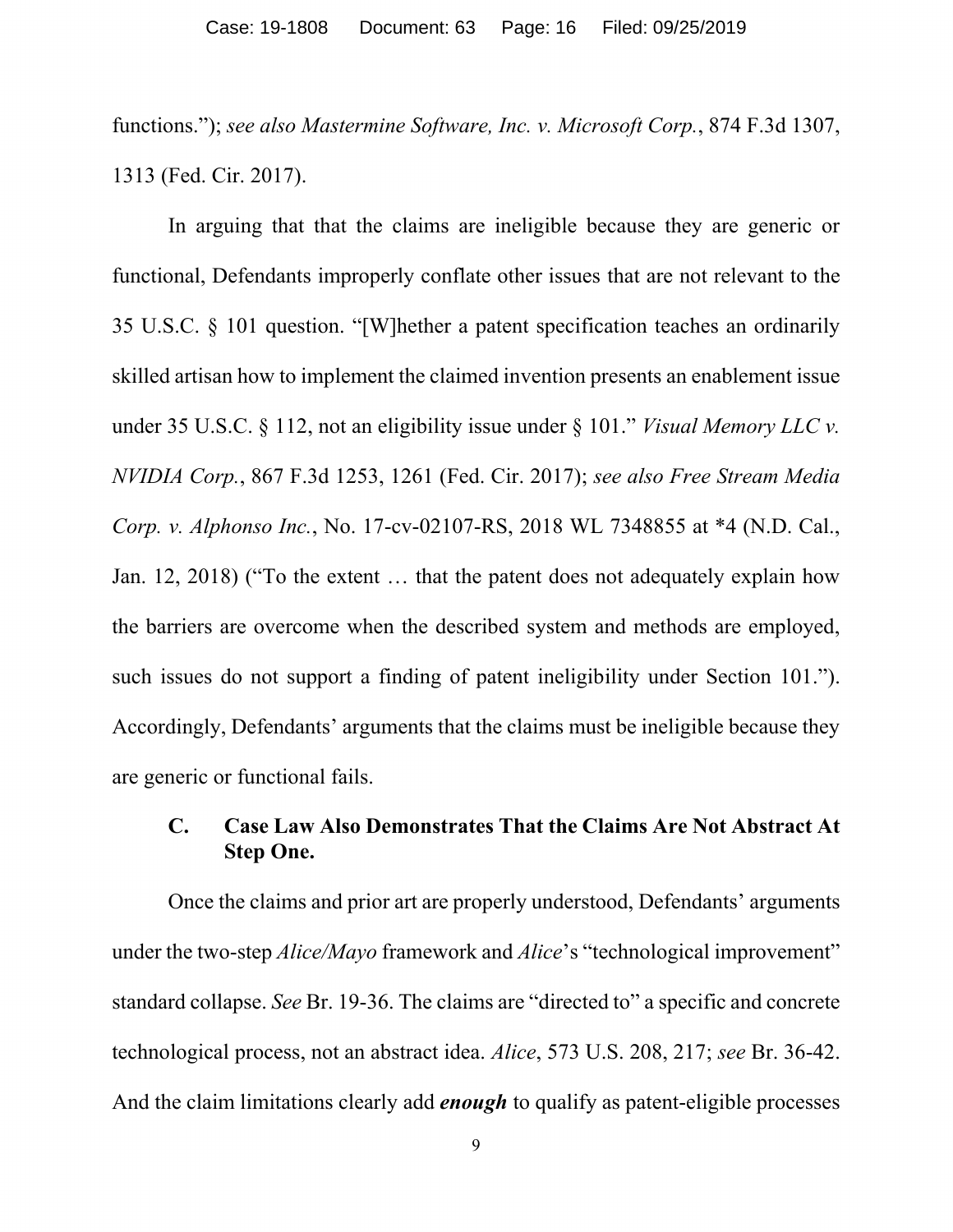and systems. *Mayo Collaborative Services v. Prometheus Labs, Inc.*, 566 U.S. 66, 77 (2012); *see* Br. 24-25. The patents do not monopolize "basic tools of scientific and technological work," *Alice*, 573 U.S. 208, 216. There are myriad non-infringing ways to perform computer-based communication and methods to route the same. *See*  Br. 24-25.

These are not claims about "business methods"—ideas about "fundamental economic practice[s]" and "organizing human activity"—which the Supreme Court and this Court have deemed abstract ideas under §101. *Alice*, 573 U.S. 208, 218-19; *see* Br. 35-41. There is a huge difference between the "financial solutions" in those cases and the "communication and routing solution" at issue here. Def. Br. 19-25. *See Alice*, 573 U.S. 208, 218-19; *DDR Holdings, LLC v. Hotels.com, L.P.*, 773 F.3d 1245, 1257 (Fed. Cir. 2014). The novel communication method here, by contrast, is technological, not entrepreneurial.

## **1. Defendants Contention That Generic Computer Elements Cannot Save a Claim is Incorrect.**

Defendants' own application of *Alice* to the facts is entirely incorrect. For example, in arguing that the claims are abstract *at Step One*, Defendants assert that "[c]laims that 'merely require generic computer implementation, fail to transform [an] abstract idea into a patent-eligible invention.'" *See* Def. Br. (in their *Alice* Step One section) at 24 (citing *Alice*, 573 U.S. at 221). But whether the implementation of the abstract idea on a computer is enough to "*transform the abstract idea"* into a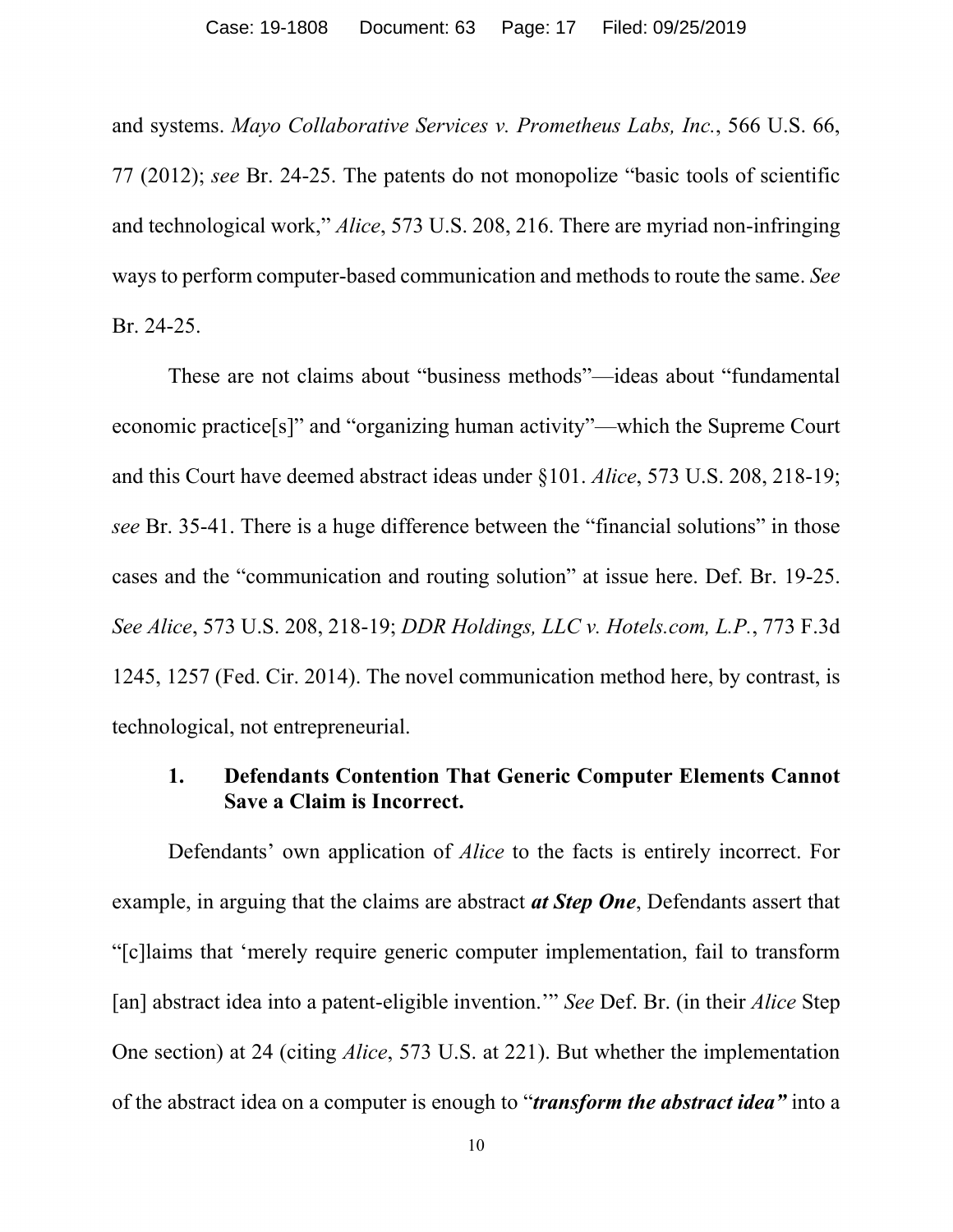patent-eligible invention is not a proper inquiry at Step One. In fact, the passage from *Alice* upon which Defendants rely for this faulty proposition is clearly part of the Supreme Court's Step Two inquiry in *Alice*. Indeed, the complete excerpt from *Alice*, relied upon the Defendants makes this point clear:

**Turning to the second step of Mayo's framework**: The method claims, which merely require generic computer implementation, fail to transform that abstract idea into a patent-eligible invention.

*Alice*, 573 U.S. at 211 (emphasis added). In a likely attempt to further confuse the issue, Defendants compound the problem they created by citing additional Step Two precedent from this Court for the same illogical Step One proposition. *See* Def. Br. 24 (citing *buySafe, Inc. v. Google, Inc.*, 765 F.3d 1350, 1355 (Fed. Cir. 2014); *Elec. Power Grp.*, LLC v. Alstom S.A., 830 F.3d 1350, 1355 (Fed. Cir. 2016)). However, Defendants' reliance on *buySafe* and *Elec. Power Grp.* are inapposite because the cited passages are clearly directed at Step Two's inquiry. *See, e.g., buySafe, Inc. v. Google, Inc.*, 765 F.3d 1350, 1355 (Fed. Cir. 2014); *Elec. Power Grp.*, 830 F.3d at 1355. In *Elec. Power Grp.*, this Court explained that the issue Defendants' raise in their Step One challenge is actually a part of the Step Two challenge. *Id*.

Despite what Defendants' argue, the question of whether implementation on a computer is *sufficient to transform an abstract idea into a patent-eligible invention* is clearly a Step Two question. *See Alice*, 573 U.S. 208, at 222; *Mayo*, 566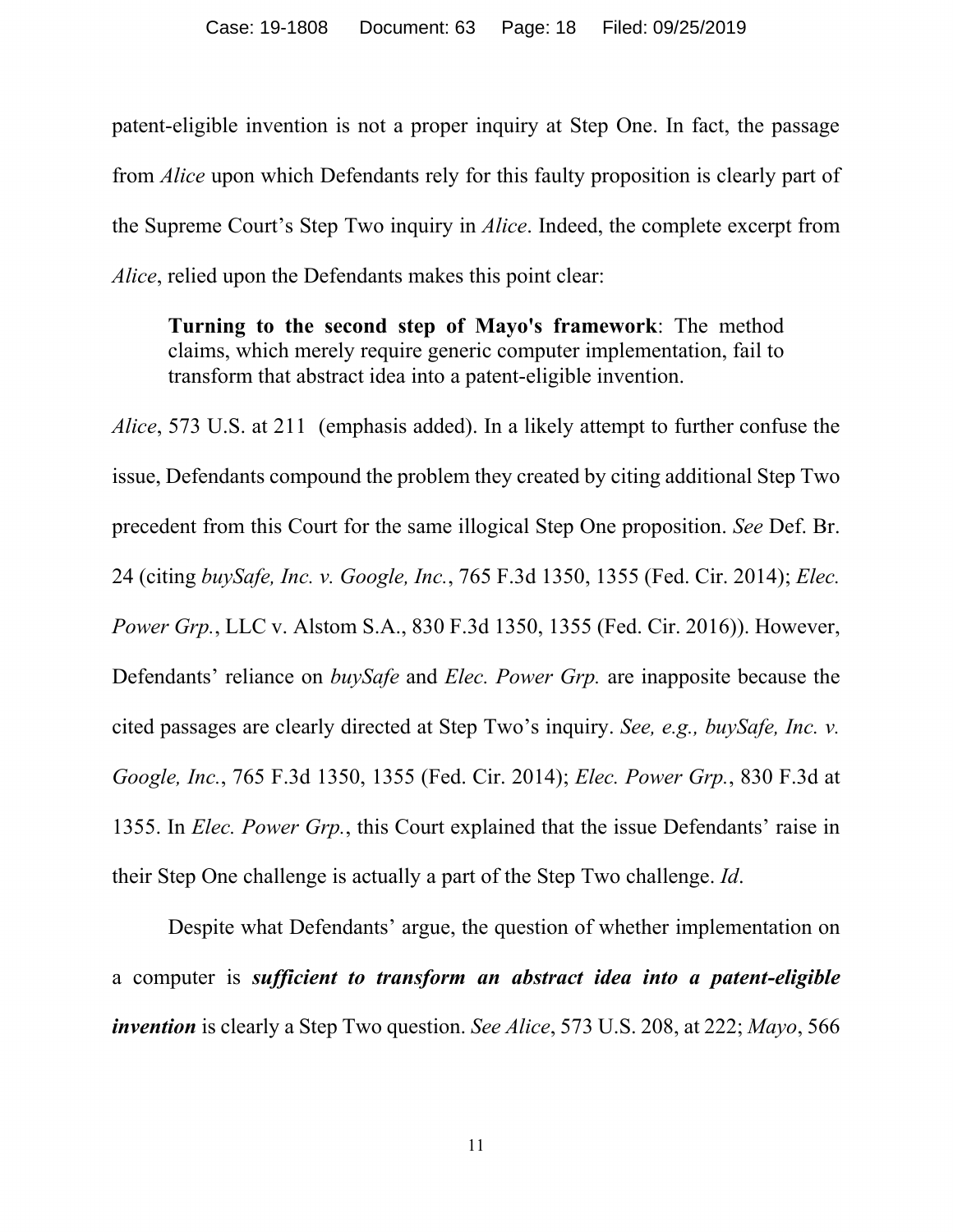U.S. 66, at 71; *Bilski v. Kappos*, 561 U.S. 593, 610–11 (2010); *Diehr*, 450 U.S. 175, at 191 (1981); *buySAFE, Inc.*, 765 F.3d 1350, at 1355.

Defendants also argue throughout their brief that the specific and tangible elements of the claimed inventions, such as the "call routing controller" cannot save the invention at Step One because the "recited 'controllers' [are not] a specific device particularized in any way to the claimed method." *See* Def. Br. p. 25 (citing APPX000156 ('815 Patent) 13:10-24). Significantly, Defendants do not, because they cannot, seriously dispute that the claims are directed to tangible computer components. Instead, Defendants argue, improperly, that these tangible computer components do not save the claims at Step One *because they are generic*:

[t]he controllers have generic computer components, such as processors, memory, and input/output ports – components that all computers have.

*See* Def. Br. p. 25. Fatally, as discussed herein, that is not the proper inquiry at Step One. In fact, the presence of these admittedly tangible components can be the basis for finding claims not abstract, because such tangible and concrete limitations are technological and can be said to add more to the claims – as the Supreme Court made clear in *Alice*. *See* APPX000156 ('815 Patent) 13:10-14; APPX000158 ('815 Patent) 17:16-37; APPX000122 ('815 Patent) Fig. 7; APPX000157 ('815 Patent) 15:16- 16:5; APPX000120 ('815 Patent) Fig. 4). Defendants have conceded this point in their argument. They instead argue, wrongly, that the presence of generic computer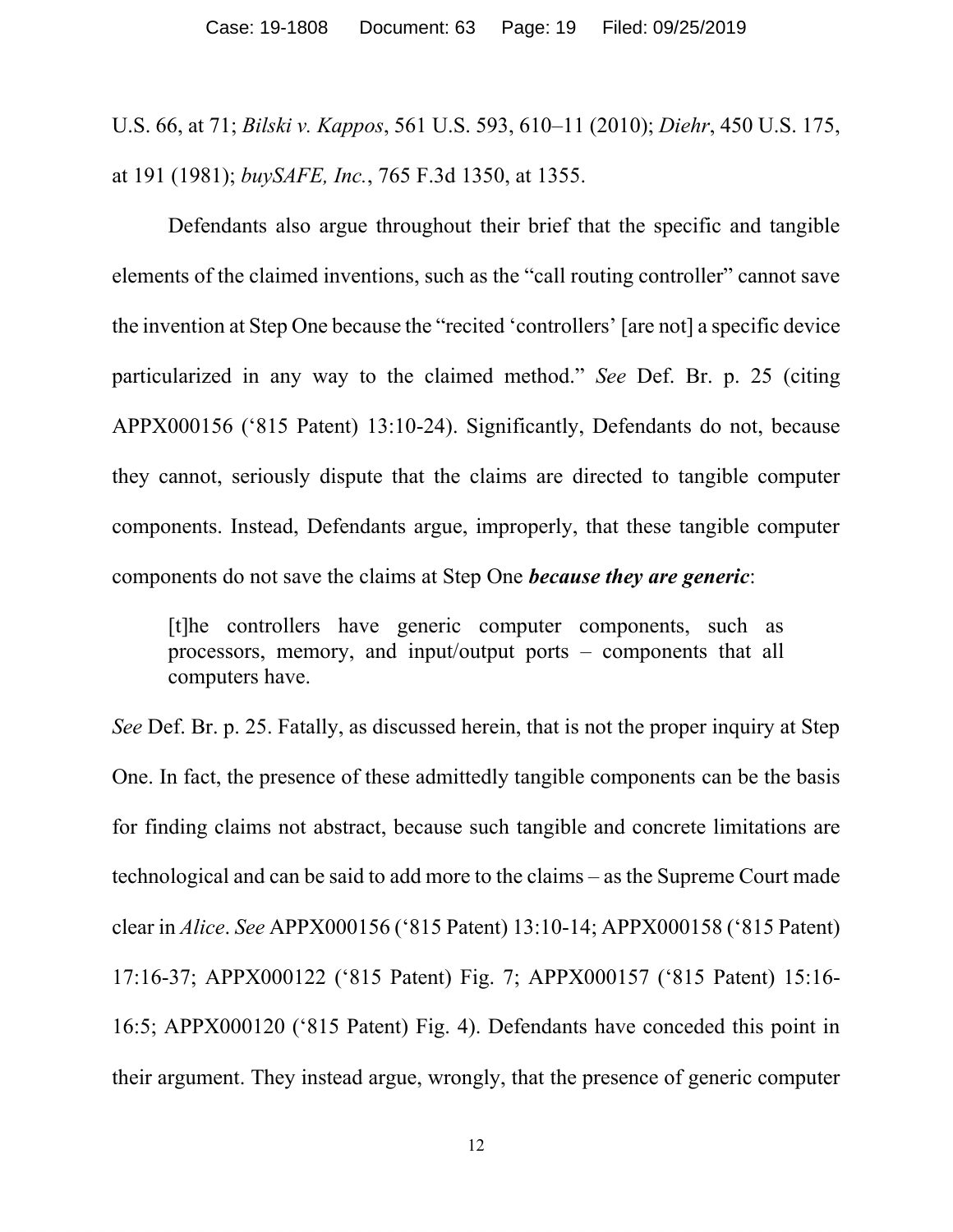elements *necessarily renders* the claims abstract at Step One. That is not true. Processors, memory chips and input/output ports are tangible elements. The fact that they exist in every computer does not necessarily mean that a claim using those elements must be abstract. At Step One, the question is whether these tangible computer elements *add more to the abstract idea covered by the claims*. Here they do. These elements not only add more, but they are actually required for the invention. The inventions cannot function without them. That must be contrasted with the issue the Supreme Court faced in *Alice*, where the patentee held claim over an invention that did not require the tangible computer elements to function, but rather claimed an abstract idea that was completely operable without the computer elements*. See Alice*, 573 U.S. 208, 225. Here, the computer elements are actually necessary for the invention to work.

## **2. Defendants' Contentions Regarding Analogous Long-Standing Practices Are Unsupported and Unsupportable.**

Defendants also contend that the claims are analogous to long-standing practices of switchboard operators – their so-called operator analogy. Def. Br. 26- 28. Defendants' sole support for this proposition is speculation drawn from the District Court's decision and a series of unsupported attorney arguments. Defendants offer no explanation for how the citations support their position—and with reason. Defendants start off by mischaracterizing the District Court's decision suggesting that "the district court correctly recognized, routing a call **using information about**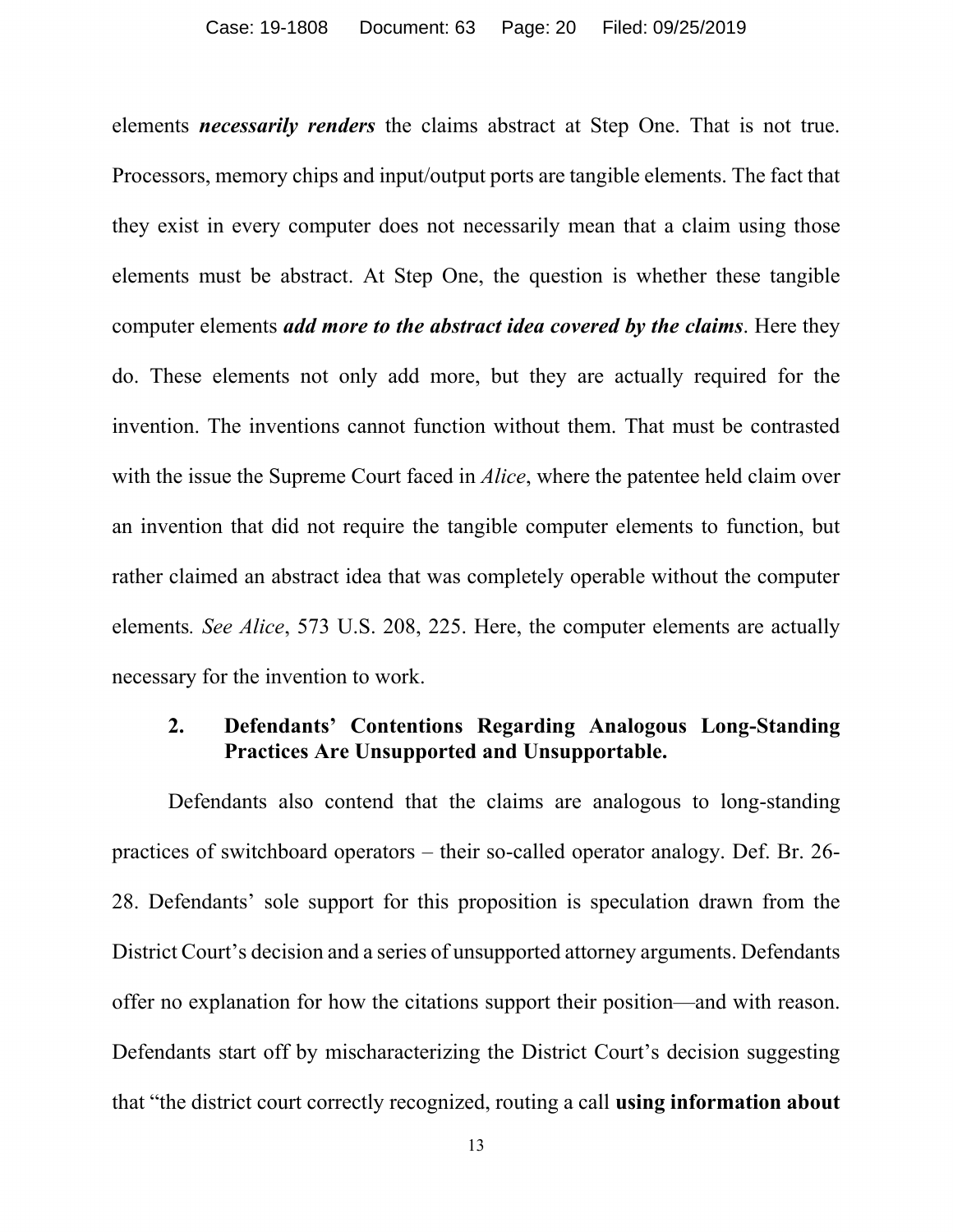**the caller** and callee is analogous to the function of a switchboard operator." Def. Br. 27 (citing APPX000031) (emphasis added). Nowhere in the record does the District Court conclude that switchboard operators routed calls using "**information about the caller**." At most, the District Court found that:

telephone operators might have used a caller's identity to properly *attribute toll charges, or to record the caller's number for a call back* in case the connection was lost.

APPX000031 (emphasis added). Attributing toll charges or recording a number for call back purposes is not routing. Accordingly, Defendants suggestion that the asserted claims are embodied in long-standing operator switch-boarding should be rejected because it is just untrue. That is also evident in the fact that Defendants do not cite to a single source for the propositions espoused in their Brief in support of this so-called operator analogy. *Compare* Def. Br. p. 27.

Significantly, as VoIP-Pal pointed out in its Opening Brief, the District Court did not even analogize the asserted claims to any long-standing practice of record. Instead, the District Court analogized the asserted claims to a "long-standing practice" found in an entirely separate judicial decision on an entirely different invention. Br. 21-23; *see also* APPX000031. Defendants say nothing in response.

To be sure, switchboard operators existed. But Defendants have not produced any evidence of any analogous process or system. That is because none exists.

14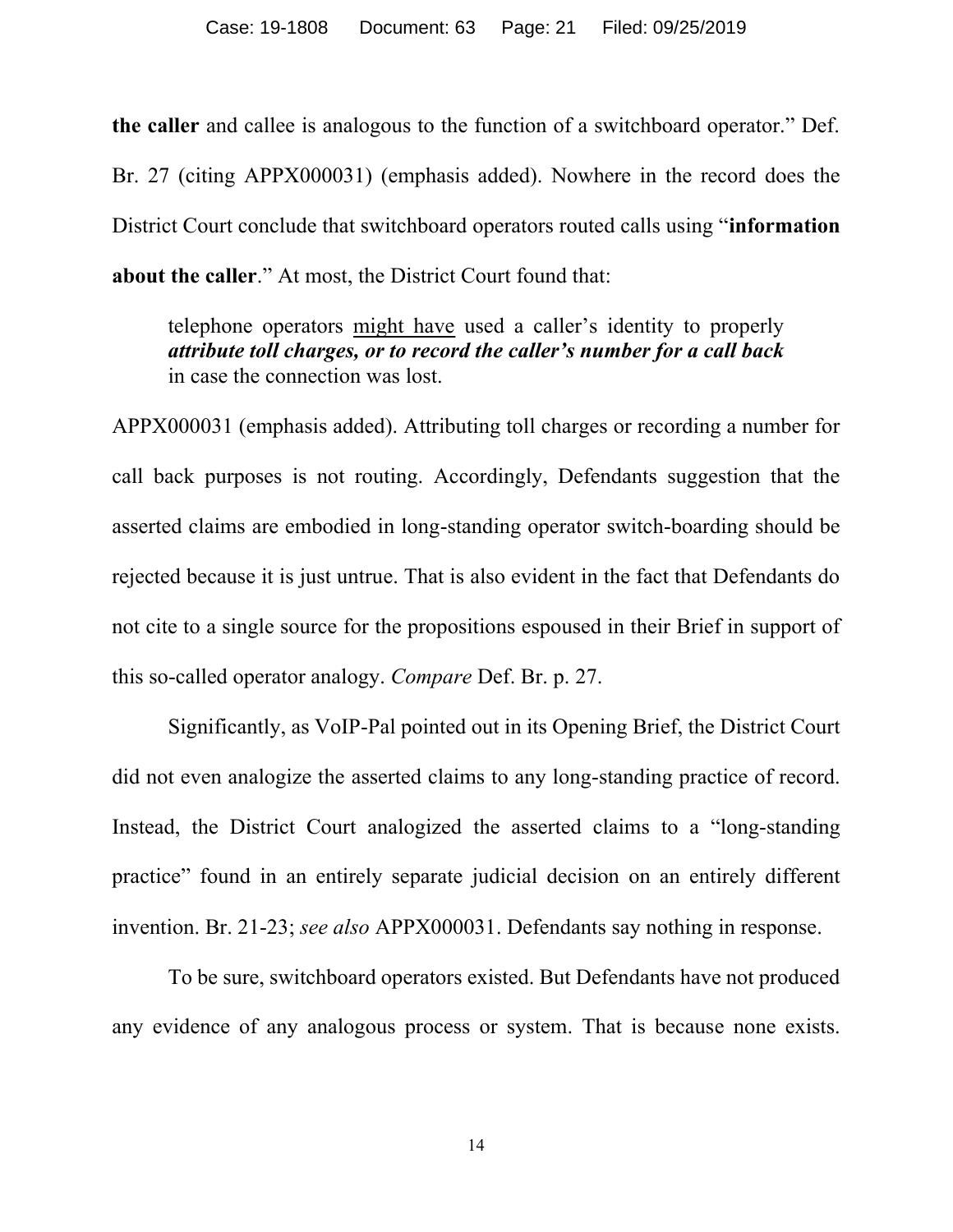Defendants' reliance on citations without evidence should itself be fatal. *See SmithKline Beecham Corp. v. Apotex Corp.*, 439 F.3d 1312, 1320 (Fed. Cir. 2006).

#### **II. The Asserted Claims Are Eligible Under** *Alice/Mayo Step Two*

Under step two of *Alice*, the asserted claims are patentable because the "ordered combination" of claimed elements contains a patent-eligible application (i.e., "inventive concept") satisfying § 101. Br. 45. In particular, the claims provide an improved call routing controller, process, and technology providing customized, user-specific access to call routing integrated to the respective infrastructures of two distinct types of communication networks—a "public network" (*e.g.*, PSTN) and a "private network" (*e.g.*, VoIP). APPX001335-000040 (Third Amended Complaint) at  $\P$ [ 7-15.

Neither the District Court, nor the Defendants, have properly analyzed whether the *additional* features of the claims (i.e., those going beyond the alleged "abstract idea" in step one) are integrated so as to add "something more" to the claims "as a whole" as is required by *Alice*. Instead, the District Court and Defendants stripped out claim elements that are allegedly "generic" or old to recharacterize the "ordered combination." The District Court relied on a technically invalid analogy to patent claims for a *different* technology, found ineligible in another case, to find the recharacterized "ordered combination" conventional based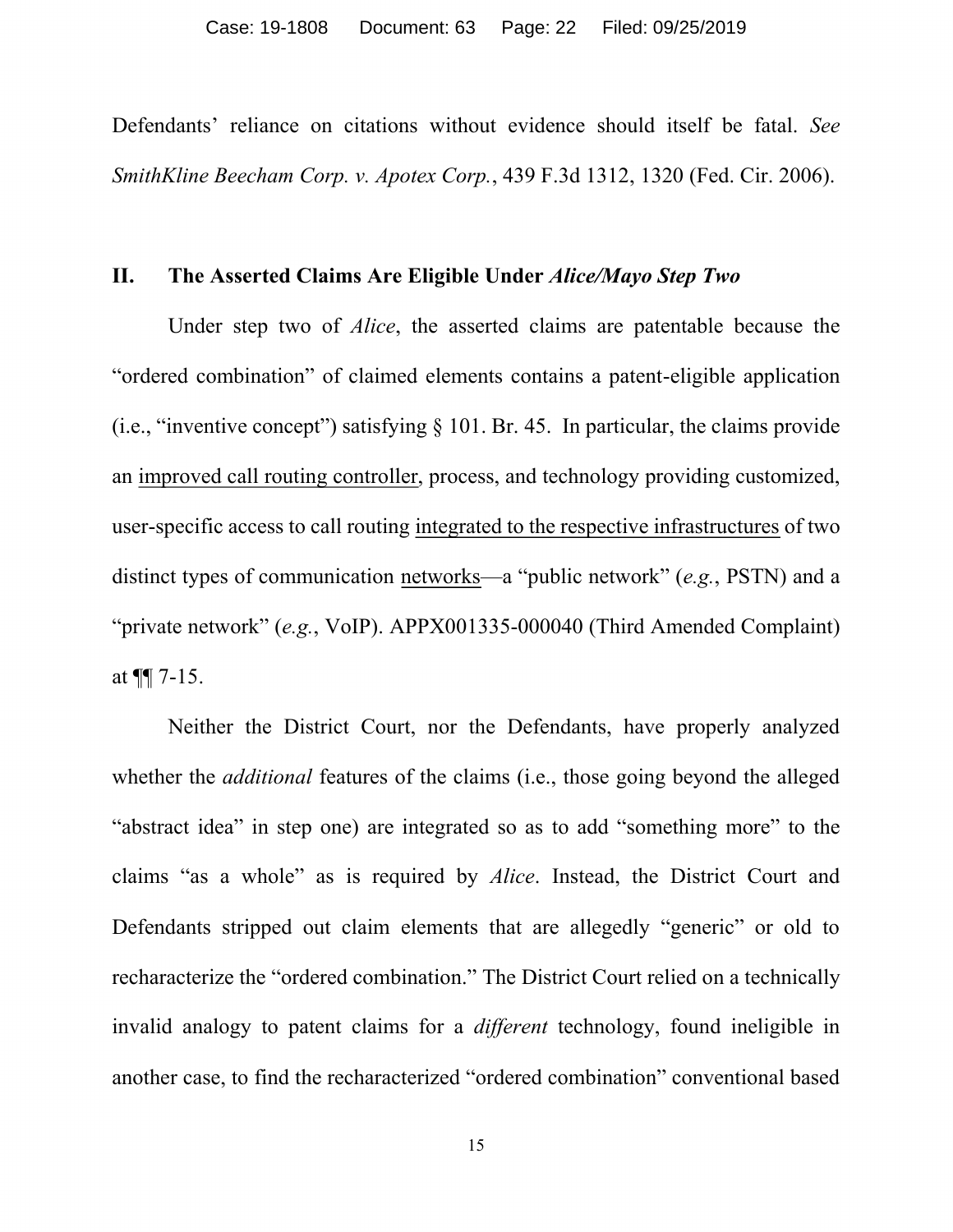#### Case: 19-1808 Document: 63 Page: 23 Filed: 09/25/2019

on a *single* consideration: "ordering of steps". Br. 50. This ignores the inventive concept captured by the asserted claims as well as VoIP-Pal's explanation of how *all* the recited claim elements are integrated into the claim "as a whole." APPX001340 (Third Amended Complaint) at ¶ 16. Separately, the District Court drew erroneous conclusions about individual claim elements, yet declined to perform the claim constructions necessary to understanding the basic character of the claims. APPX000034-000036.

Defendants do not dispute VoIP-Pal's application of the *Alice/Mayo* Step Two framework. Nevertheless, Defendants propagate the same misunderstandings reached by the District Court by reductionistic recharacterization contrary to Supreme Court precedent. Separately, Defendants absurdly maintain that "collecting," "analyzing" and "utilizing" ("storing" or "sending") data limitations do not *ipso facto* contain an "inventive concept"—which would categorically ban all computer-based (software) inventions. Finally, Defendants assert—in the absence of any claim construction by the District Court—that user-specific call-handling and routing transparency is "not embodied by [the] claims in any way," ignoring Voip-Pal's arguments and evidence to the contrary, while mischaracterizing the concepts themselves. None of this is appropriate at the Rule 12(b)(6) stage where VoIP-Pal deserves all inferences in its favor. *Cedars-Sinai Med. Ctr. v. Nat'l League of Postmasters of U.S.*, 497 F.3d 972, 975 (9th Cir. 2007).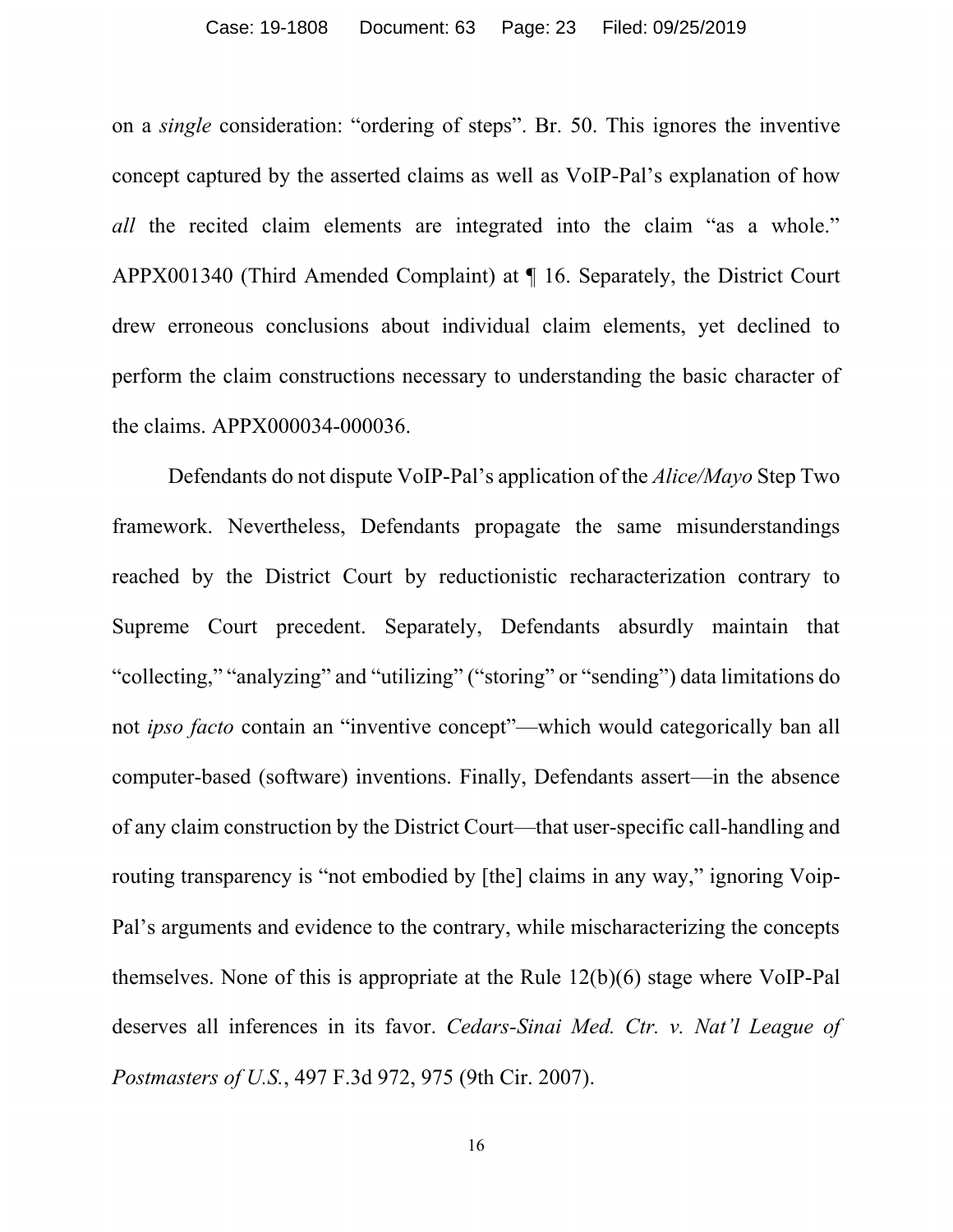## **A. The Claims Are Eligible At Step Two Because They Claim an Patentable "Ordered Combination" That Is Inventive**

Step Two requires consideration of the "additional elements" of a claim (i.e., those that are go beyond the "abstract idea" identified in step one) to determine whether they integrate the abstract idea into a patent-eligible application. Br. at 46- 48. Such analysis requires consideration of the claim "as a whole". *Id*. (citing *Alice, Mayo* and *Diehr*). Indeed, this Court has warned against oversimplifying the claims or ignoring claim elements which, in isolation, appear abstract, during §101 analysis. Br. at 49 (citing *Enfish* and *McRO*). Any claim elements that "could be omitted while leaving intact" the ineligible abstract idea from "step one", are precisely the "additional elements" that the Supreme Court mandated should be considered under "step two". *See Ameranth, Inc. v. Genesis Gaming Solutions, Inc.*, No. 11-00189- AG, 2014 U.S. Dist. LEXIS 175600, \*18 (C.D. Cal. Nov. 12, 2014). 3

Yet the District Court's analysis of the "ordered combination" was cursory at best and did not follow the above precedents. APPX000037 (District Court Order). Rather, the district court postulated the *functional equivalence* of paraphrased fragments of Voip-Pal's claims to unrelated claim language drawn to a *completely* 

<sup>&</sup>lt;sup>3</sup> Defendants assert that Voip-Pal provides no argument regarding preemption. Def. Br. 54-55. But applying *Ameranth* here, "one could implement many different [methods of "routing a call based on characteristics of the caller/callee"] that do not infringe the claims". *Ameranth* at \*17; *compare* Br. 48-51. In prosecution, the Patents-In-Suit distinguished over numerous references. And Voip-Pal has prevailed in *eight inter partes* reviews. APPX001305, Br. 2. Clearly, *many* routing methods do not practice the asserted claims, thereby mooting *Alice*'s preemption concerns.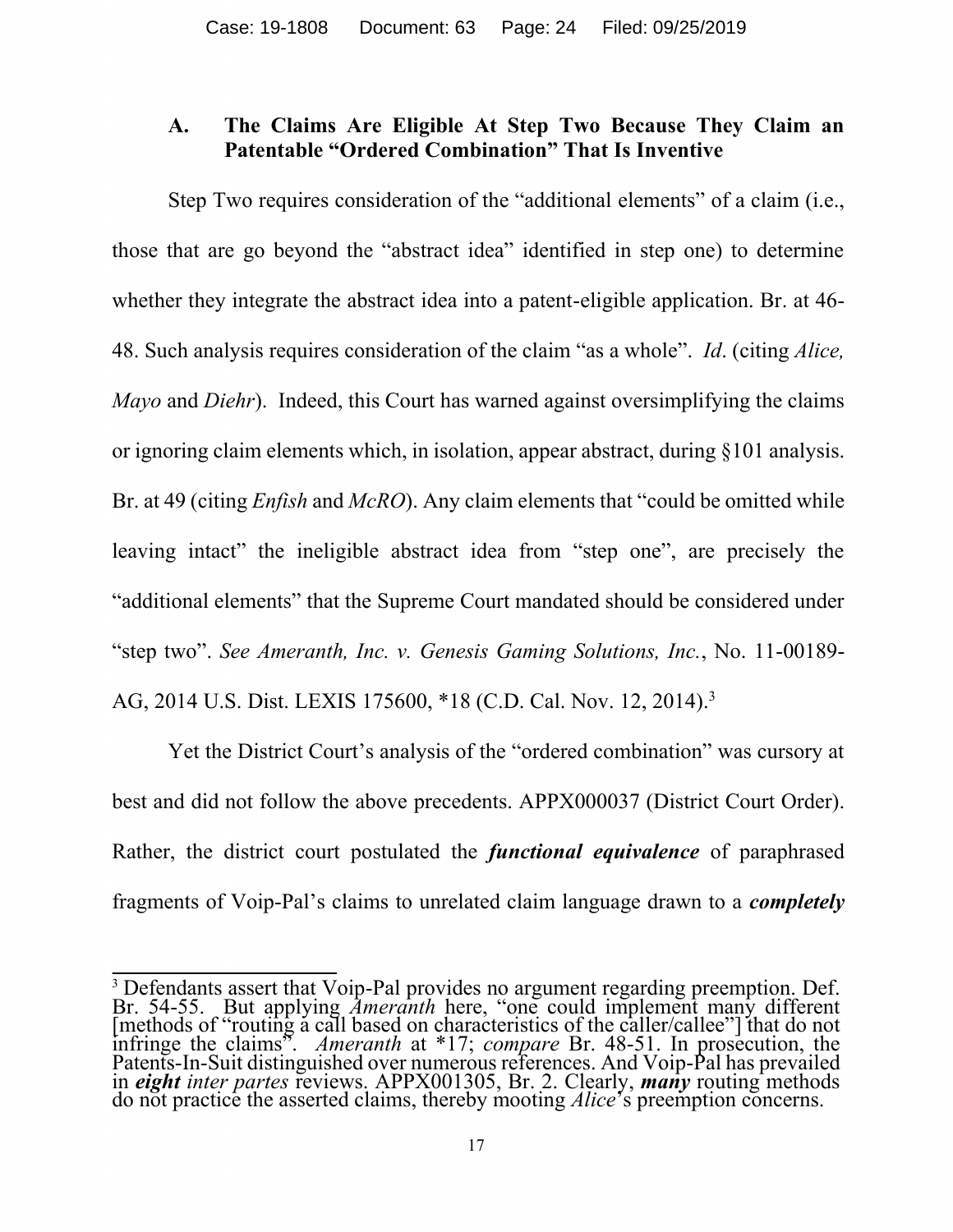*different technology*, namely, the steps of "processing", "routing" and "controlling" in claims held ineligible in *Two-Way Media*. *Ltd. v. Comcast Cable Communications, LLC*, 874 F.3d 1329 (Fed. Cir. 2017). Consequently, numerous "additional elements"—i.e., limitations not necessitated by the court's "abstract idea" in step one—were stripped out. Br. 49-50. Unsurprisingly, the District Court did not analyze whether these "additional elements" integrated the "abstract idea" of Step One into a patent-eligible application in the process "as a whole," as required by the precedents.

Defendants justify the cursory or non-existent "ordered combination" analysis by arguing that "Step Two" requires a District Court to "cut through the verbiage" of a "large number of words" to determine "basic operations". Def. Br. 53. But Defendants do not cite any authority for that departure from *Alice*, *Mayo* and *Diehr* or any post-*Alice* precedent. Defendants say "there is nothing wrong with an approach that characterizes the ordered combination… by looking [only] at its operative terms". *Id*. at 54. No case law is cited differentiating "operative" from "inoperative" terms. In claim 1, Defendants identify only *five* words as "operative" without explaining why the rest could not conceivably contribute to an "inventive concept". And Defendants fail to rebut Voip-Pal's specific examples of "operative" "additional elements" eliminated from the District Court's step two analysis. Br. 49- 51.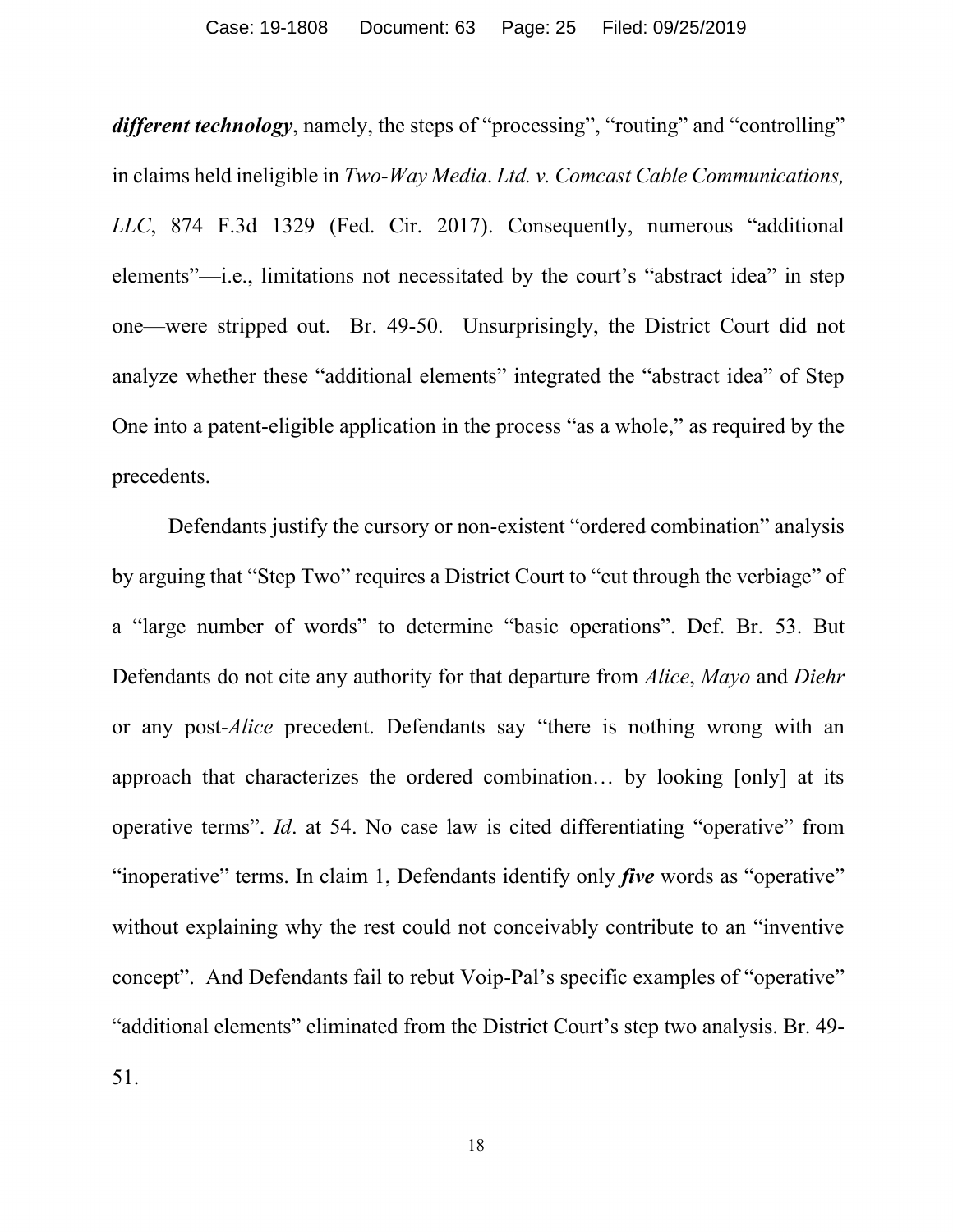Defendants also argue that VoIP-Pal's challenge to the "ordered combination" analysis is unwarranted because VoIP-Pal "did not raise this challenge in opposition to the motion to dismiss". Def. Br. 53. This argument fails for multiple reasons. *First*, the District Court did not follow the Supreme Court framework for a proper Step Two ordered combination analysis. Br. 46-48. That is a legal error *independent* of any error stemming from reliance on *Two-Way Media*. *Second*, the erroneous ordered combination analysis adopted by the District Court was not advocated in Defendants' Motion to Dismiss. Defendants cited *Two-Way Media* as an example that an "ordering of steps" may be found "conventional," but never attempted to *equate* specific steps from *Two-Way Media* to corresponding steps in VoIP-Pal's claims. *Compare* APPX000942 (Motion to Dismiss) at 23; APPX000037 (District Court Order) 33 ("First, data is *processed* by 'locating a caller dialing profile'… Then, data is *routed* by classifying the call... [etc.]" [emphasis in original]). Thus, VoIP had no opportunity to challenge an error made—for the first time—in the District Court's decision.

Defendants now assert (1) the District Court analyzed the ordered combination "exactly" like this Court in *Two-Way Media*; and (2) that "the two ordered combinations were indistinguishable". Def. Br. 54. Both contentions are false.

The *Two-Way Media* Court never relied on an element-by-element comparison with claims taken from a technologically-unrelated patent. Rather, the *Two-Way*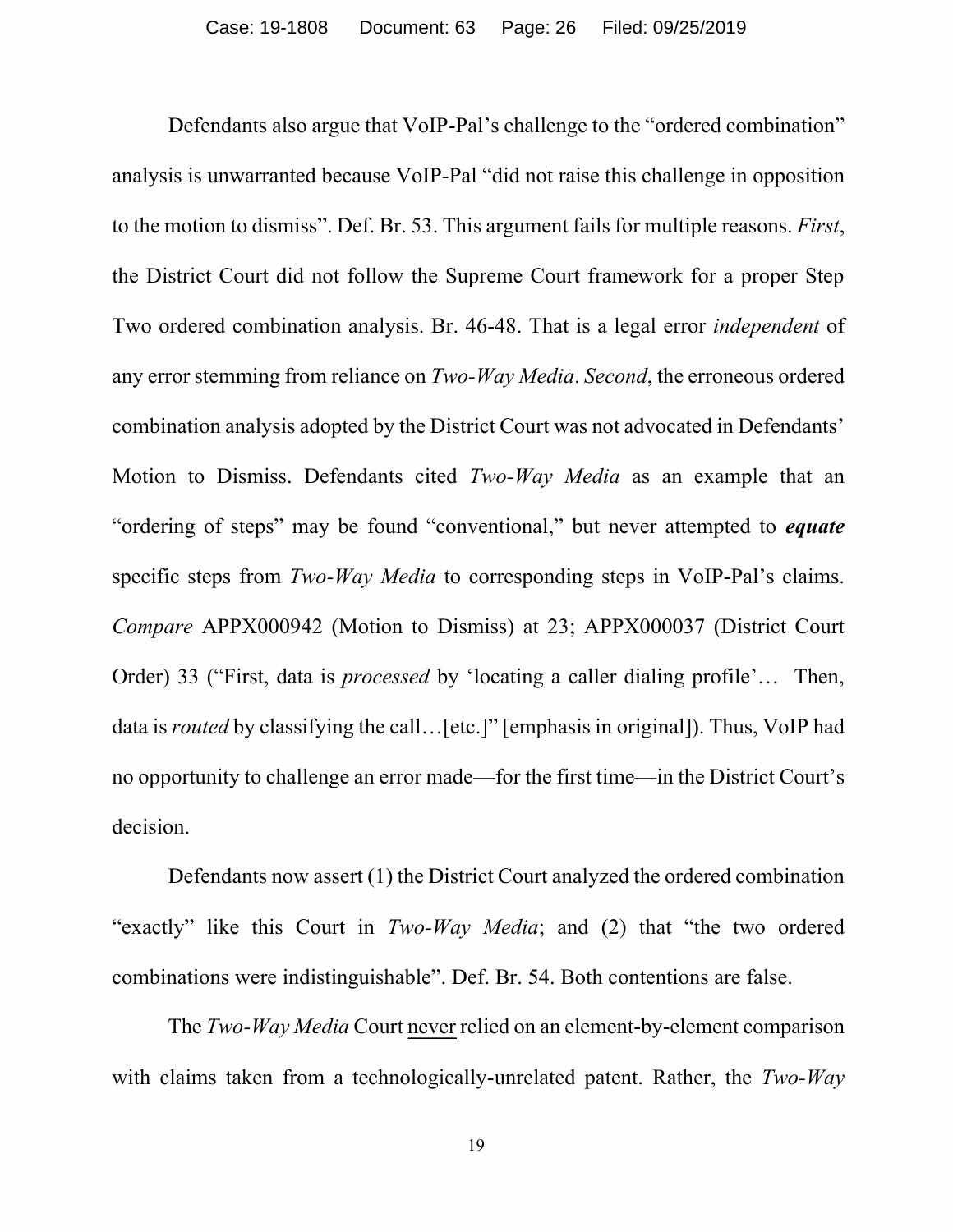*Media* Court analyzed specific claim terms *after* claim construction had been completed, unlike here. *Two-Way Media Ltd. v. Comcast Cable Communications*, LLC, 874 F.3d 1329, 1335, 1338 (Fed. Cir. 2017). Furthermore, the District Court's analogy to *Two-Way Media* is also *technically invalid and dangerously facile*. The District Court unwittingly *redefines* the terms "processing", "routing" and "controlling" from their original meaning in *Two-Way Media*. APPX000037 (District Court Decision). In *Two-Way Media*, "processing" appears to mean converting audio/visual information into streams of digital packets. *See Two-Way Media* 874 F.3d 1329 at 1334-1335 (*compare* "processing" step in claim 29 of the '622 patent with equivalent "converting" step in claim 1 of the '187 patent). But converting audio/visual information into packets is *completely different and non-analogous to* "locating a caller dialing profile" and matching profile attributes with a callee identifier in the '815 Patent. See APPX000037 (District Court Decision). Moreover, "routing" in *Two-Way Media* refers to sending the aforesaid audio/visual packet stream to users. *See Two-Way Media* at 1334-1335. This act is completely different from a classifying step performed by a "routing controller" as in Claim 1 of the '815 Patent to setup a call *before* any packet stream is established between a caller and callee. The Court's conclusion that Claim 1 "discloses a similar structure to the *Two-Way Media* claim" (APPX000037 and APPX000046 (District Court Decision))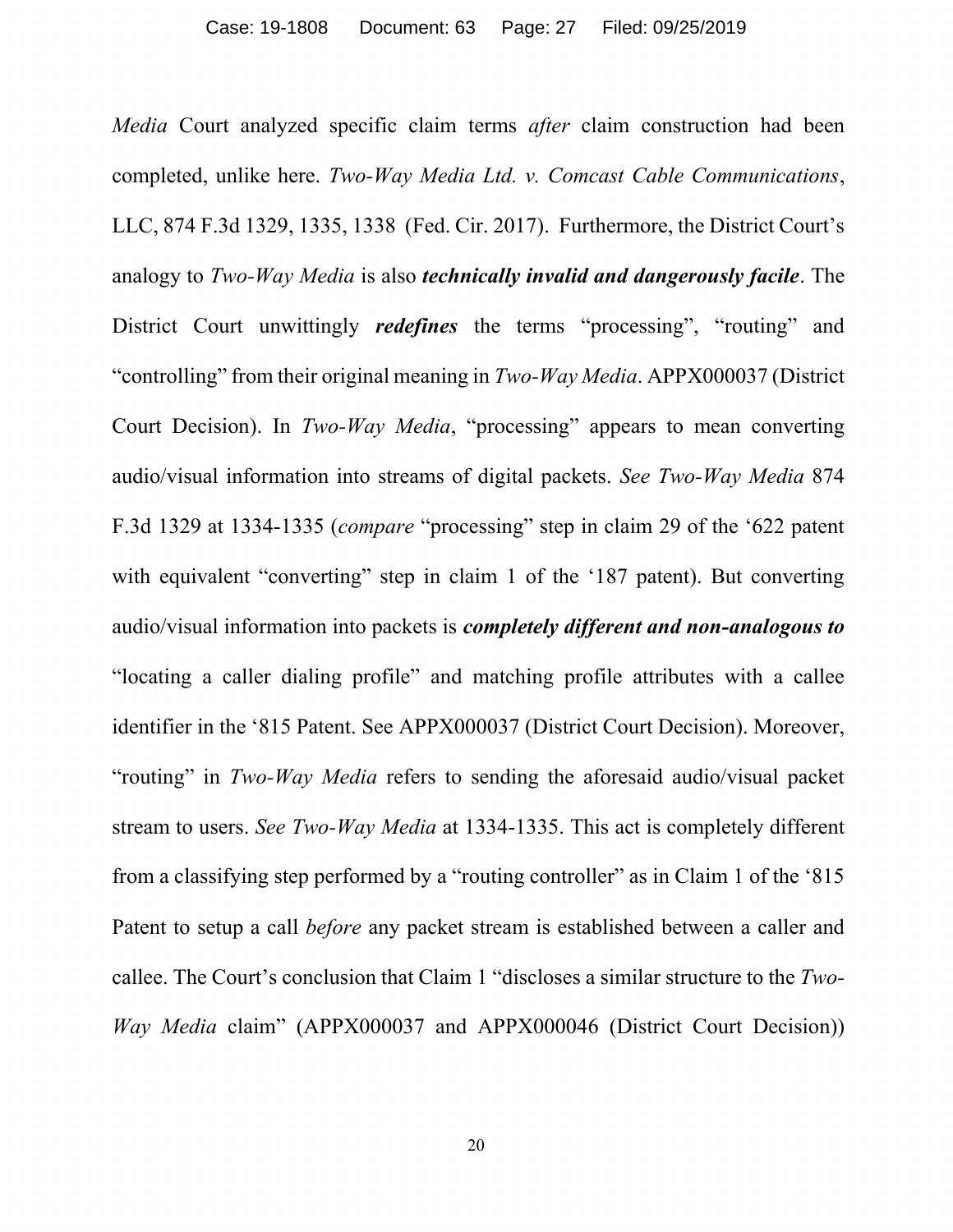#### Case: 19-1808 Document: 63 Page: 28 Filed: 09/25/2019

commits technical error and departs from *Alice*'s "Step Two" mandate, unconstrained by claim construction or expert evidence.<sup>4</sup>

Moreover, the District Court's finding "elsewhere" that "no individual step was transformative" (Def. Br. 54) is unavailing because (1) analysis of the "ordered combination" "as a whole" is supposed to be a distinct, meaningful enquiry for which review of *dissected* individual steps cannot substitute (since inventive concepts also arise from the *cooperation* of claim elements); and (2) moreover, the Court's analysis of individual elements is incomplete and deficient. Br. 55-57.

Defendants also present an alternate theory for why the "ordered combination" lacks an inventive concept, namely, that data is "collected", "analyzed" and then "utilized" (i.e., "stored or sent"). *See* Def. Br. 15, 35-36, 36. This theory is no less reductionistic or inaccurate than the District Court's distillation of the "ordered combination" into three words. Again, this turns step two into a farce, rather than a meaningful inquiry. If claims which involve collecting, analyzing and utilizing (storing or sending) data, *ipso facto* contain no "inventive concepts"—Step Two is a foregone conclusion or even a categorical ban on computer-implemented (software) routing inventions. But this violates statute (§101 does not exclude routing

<sup>4</sup> The same District Court invalidated another patent—for a *completely different* communication technology—by relying on the *same* analogy. *See Uniloc USA Inc. v. LG Electronics*, Case No. 18-CV-06738-LHK, Dkt. No. 86 (N.D. Cal. April 9, 2019) (Bluetooth claims held ineligible because they allegedly involved "processing", "routing" and "controlling" as in *Two-Way Media*).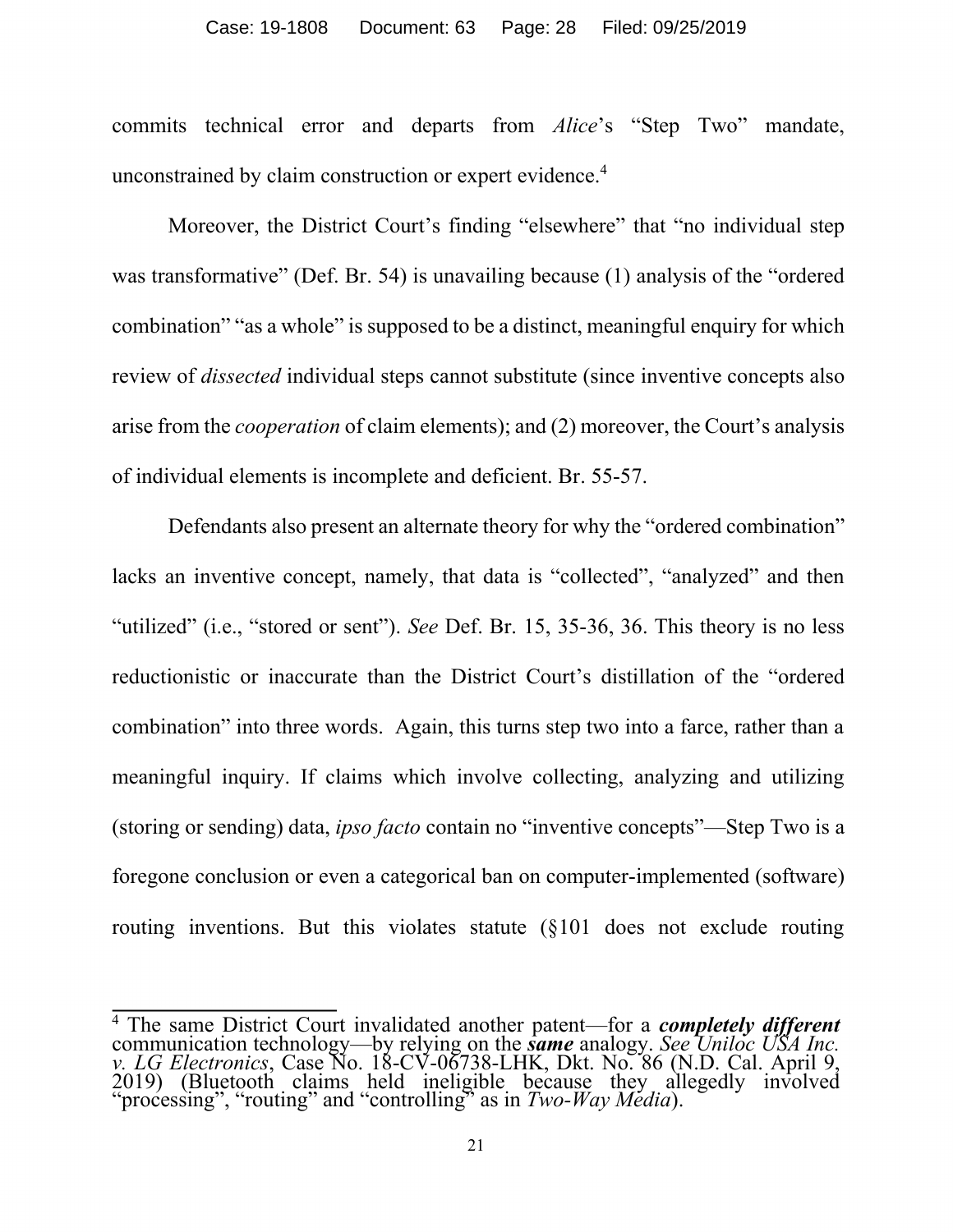inventions). Under Defendants' theory, almost any computerized method arguably lacks an "inventive concept", e.g., *BASCOM*'s patent-eligible server "collected", "analyzed" and "utilized" data. *BASCOM Global Internet Servs. V. AT&T Mobility,*  827 F.3d 1341, 1345 (Fed. Cir. 2016).

And contrary to Defendants, the district court's analysis of the individual claim limitations was also incomplete and unsupported. Def. Br. 51-53.

(1) Defendants argue that the district court did not misunderstand the claims or specification by alleging the dialing profile comprises "identificatory attributes" "left undefined in the claim and specification," and accuses Voip-Pal of failing to identify the relevant figures in the patent. *Id*. Actually, Voip-Pal's opposition referred to figures explaining the attributes (APPX001309); they were also referenced in the Third Amended Complaint at ¶8. APPX001335-001336. More to the point, the district court purports to interpret what the specification discloses—but incorrectly states that attributes are left "undefined… in the *specification*," which suggests a misunderstanding. APPX000035 (District Court Decision). Separately, Defendants' defense of the district court confusing a caller identifier with a caller profile (Br. 56, citing APPX000009 (District Court Decision)) is unavailing. Def. Br. 52. The District Court itself cited the '815 Patent at 2:8-25 as the basis for its conclusion, which discloses comparing the callee identifier to various attributes "associated with the caller dialing profile" (e.g., IDD, NDD, area code, length)—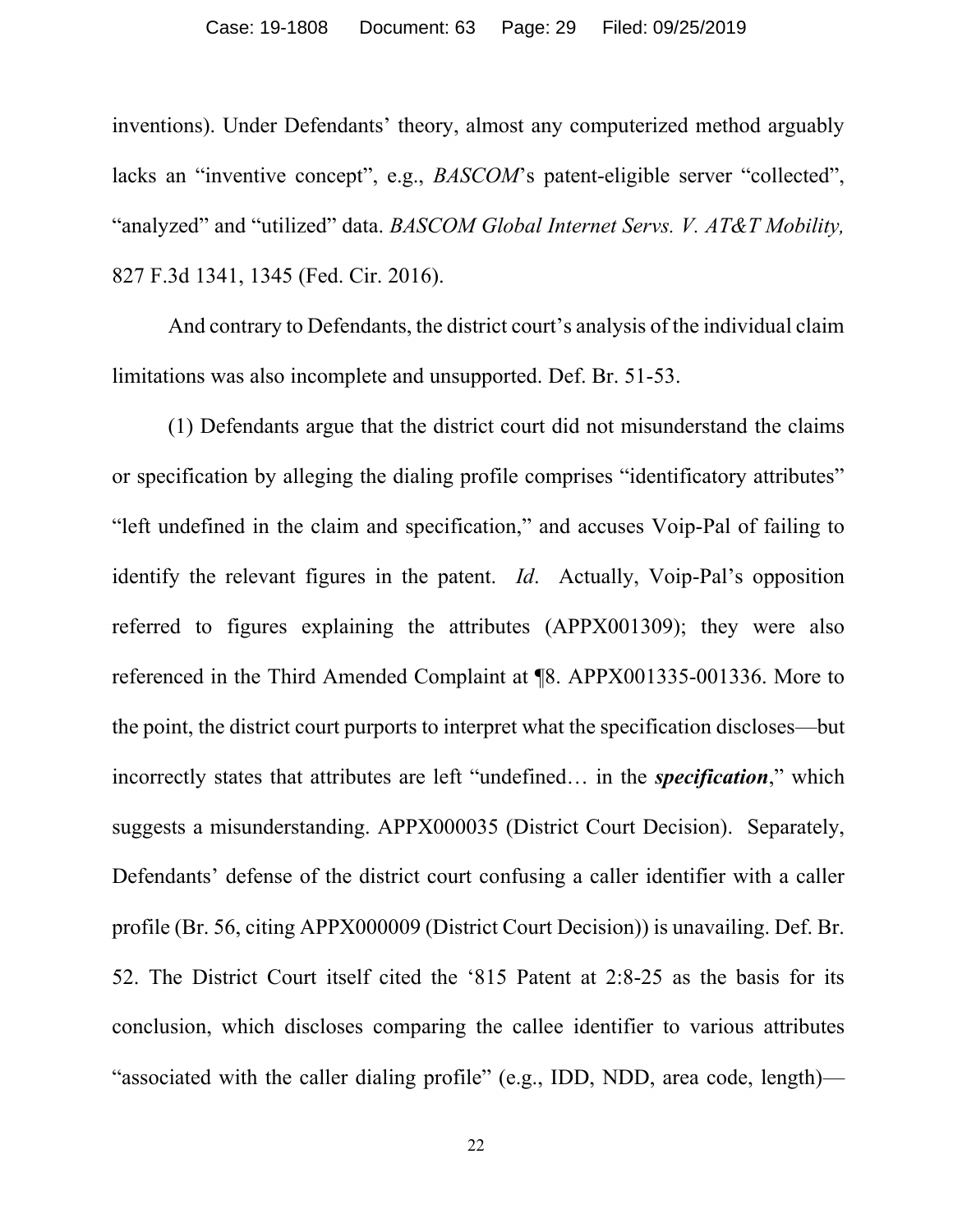*none of which is a phone number, as alleged by Defendants*. The District Court's confusion about the caller dialing profile is undeniable, which likely caused its misunderstanding of the claims. Likewise, the District Court mischaracterizes the *patent specification* as "fail[ing] to disclose user-specific calling". *See* Def. Br. 12 (citing APPX000047 (District Court Decision)); *compare* APPX001308-001309 (VoIP-Pal's Opposition Brief); APPX001030 (Third Amended Complaint) at ¶¶ 8, 14).

(2) Defendants assert that the district court's analysis of matching was correct. Def. Br. 52. But the District Court had no sound basis for determining the "matching" process was not "inventive." APPX000035-000036 (District Court Decision); *compare* Br. 57 (citing *DDR*). The matching step is based on *profile attributes* from a preceding step and also forms the basis for the subsequent "classifying" step. The Court cites no evidence that *this* manner of matching could not be inventive.

(3) Voip-Pal criticized the court's conclusion that the steps of "classifying" and "producing a routing message" lacked an inventive concept based *solely* based on the court's inference that these steps are "performed on a generic computer". *See* Br. 55; APPX000036 (District Court Decision). Notably, Defendants provide no defense of this *non sequitur*, which incorrectly assumes that software modules are incapable of an inventive concept. *See* Def. Br. 51-53. *Genband US LLC v. Metaswitch Networks Corp.,* No. 2:14-cv-33-JRG-RSP, 2016 U.S. Dist. LEXIS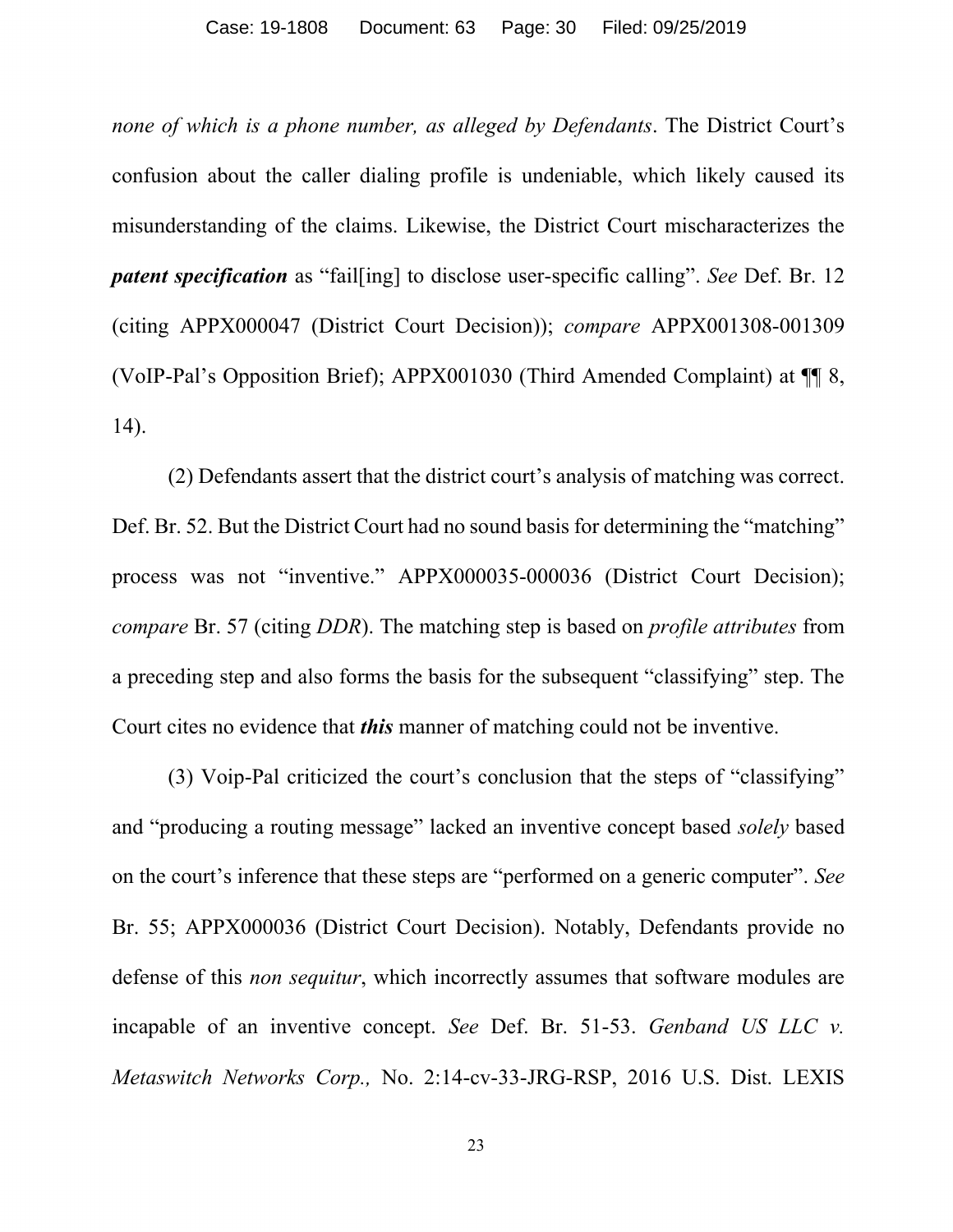37946, \*28 (E.D. Tex. Jan. 6, 2016) (whether components are implemented as "hardware and/or software" does not change the *Alice* analysis); *Enfish, LLC v. Microsoft Corp.*, 822 F.3d 1327, 1335, 1339 (Fed. Cir. 2016).

#### **B. The Asserted Claims Contain Unconventional Inventive Concepts**

The claims contain inventive concepts, *e.g.*, a non-generic arrangement of elements providing user-customized access to call routing integrated to the infrastructures of two distinct types of communication networks—e.g., a "public network" (e.g., PSTN) and a "private network" (e.g., VoIP). *See* APPX001030- 001031 (Third Amended Complaint) at ¶¶7-16 (explaining unconventionality). Voip-Pal's victory in *eight* IPR Petitions also suggests this arrangement is unconventional. Br. 2.

Defendants deny that the claims embody user-specific handling or routing transparency though no claim construction has been performed. Def. Br. 48-51. Further, Defendants' description of these concepts is confused. *Id*.

Voip-Pal's complaint explains at ¶12 that the caller dialing profile used to process a call is "user-specific." APPX001030-001032 (Third Amended Complaint). The complaint gives an example of a call between users having different "profiles," each having user-specific "attributes" that customize that user's calling experience. *Id*. For example, two users could have two different, user-specific IDD attributes. APPX001309 (VoIP-Pal's Opposition) at FN6-7. When these attributes are matched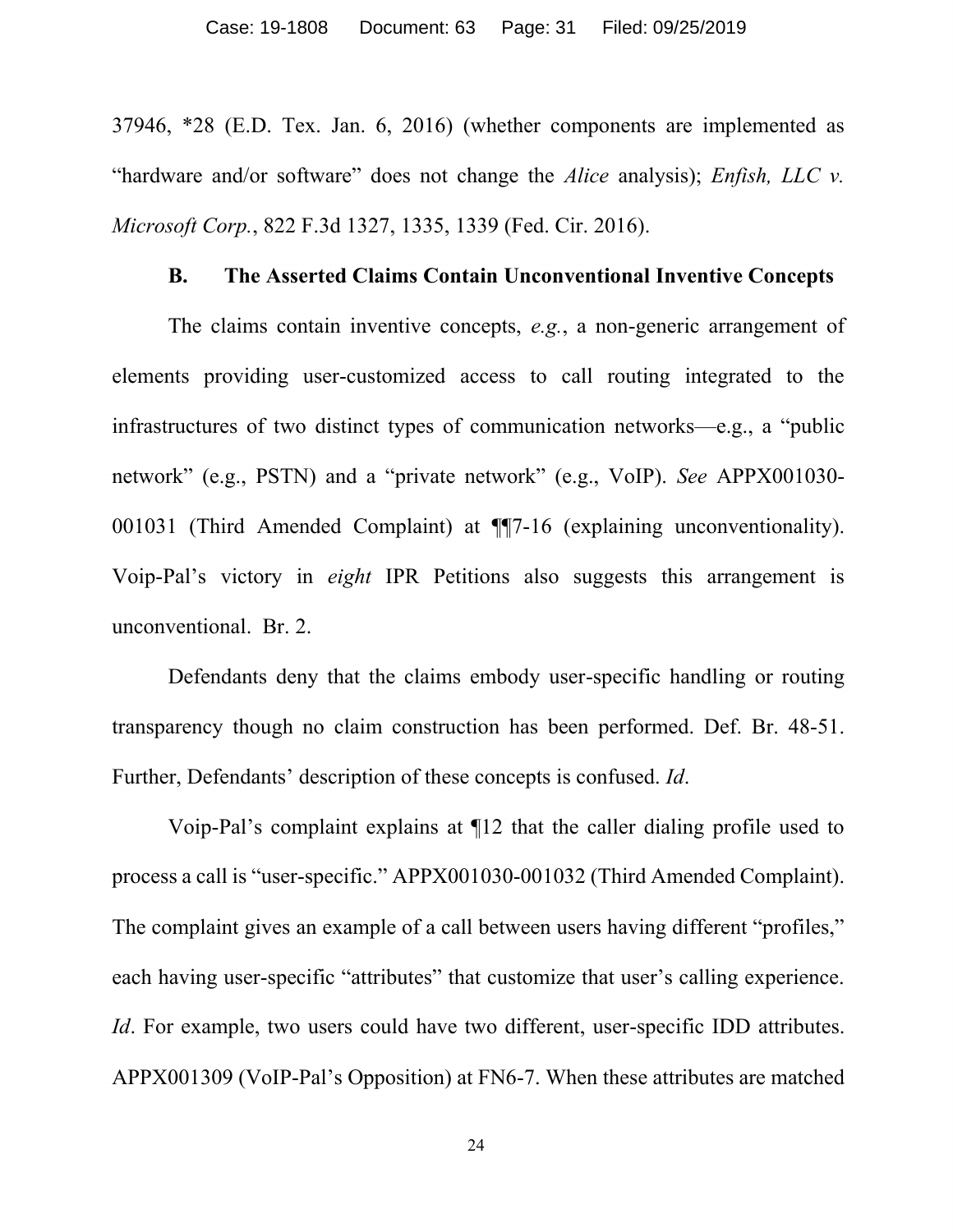to a callee identifier, the system will determine whether a given call is international *differently* for the two users. *See* APPX000124 ('815 Patent) at Figure 8B (blocks 257-259). Defendants never deny that a "profile" is specific to a caller. But using caller-specific profile "attributes" in call processing renders such processing callerspecific. For example, in claim 1 of the '815 Patent, because the profile "*attributes*" are necessarily user-specific, the "*callee identifier*" is "*match[ed]*" one or more times in a user-specific way, thus subsequent classifying/routing steps are necessarily performed in a user-specific way.<sup>5</sup> Defendants bizarrely mischaracterize userspecific handling as obviating the need to dial country codes when placing an international call. Def. Br. 48 (likewise at pp. 5, 14, 27, 48). No such feature exists, nor did Voip-Pal say it did.<sup>6</sup> Even from the example in footnote 6 (APPX001309), it is apparent that the benefit is *not* "obviating" dialing a country code, but rather, that the two callers can dial international calls in user-specific ways. (Other profile attributes customize other aspects of the calling experience for each user.)

Defendants deny that user-customized processing is a patent-eligible benefit. Def. Br. 50. However, *Bascom* found claims for Internet filtering at "with customizable filtering features specific to each end user"—in lieu of a "one-size-fits-

<sup>5</sup> *See also* APPX001313 (VoIP-Pal's Opposition to Motion to Dismiss), APPX001322 and APPX001324 (explanations of user-specific processing).

<sup>&</sup>lt;sup>6</sup> Defendants' fundamental misunderstanding is astounding and would be dispelled by studying Fig. 8B of the patent. Block 263 expects a E.164 compatible number, which includes a country code, thus a user dials a country code for international calls. *See, e.g.*, APPX000159-000160 ('815 Patent) 19:15-18, 19:63-67, 22:34-48.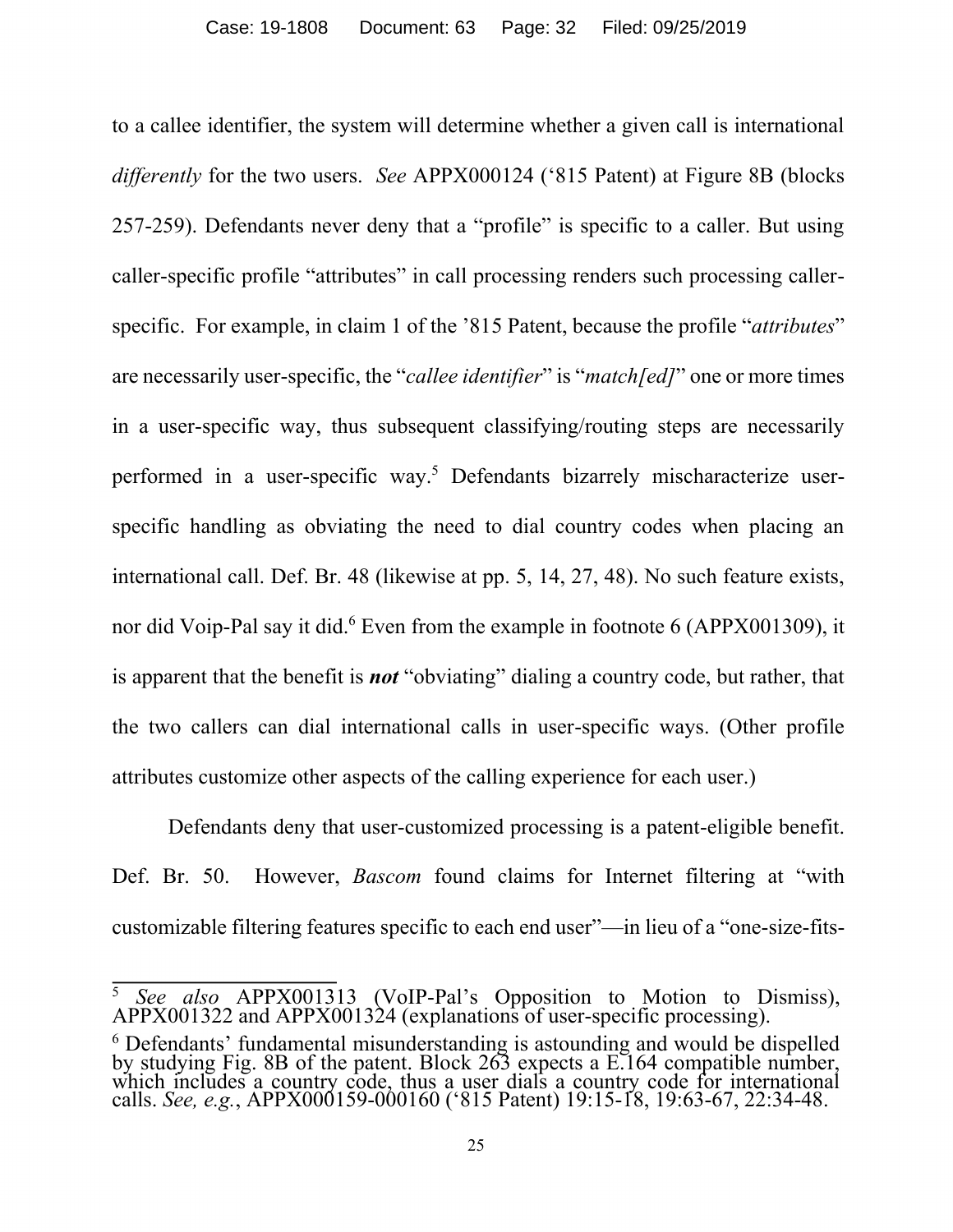all filter""—unconventional and patent-eligible. *Bascom Global Internet Servs., Inc. v. AT&T Mobility, LLC*, 827 F.3d 1341, 1350 (Fed. Cir. 2016). Likewise, the challenged claims implement user-customized calling "versatile enough [to] be adapted to many different users' preferences" in a network-based routing controller. Unlike prior art PSTN or PBX nodes, the invention was not limited to a "one-sizefits-all" manner of processing calls, but applied configurable, caller-specific profile settings to process calls. See APPX001335-000038 (Third Amended Complaint) at ¶¶ 8, 12. Defendants fail to explain why such improved communication controllers cannot involve an "inventive concept".

Notably, the *BASCOM* claims did not recite, *ipsissimis verbis*, the inventive concept of "*customizable* filtering features *specific to each end user* [on an ISP server]." *BASCOM* at 1350 (emphasis added). Rather, the corresponding claim language which *gave rise* to this inventive concept was, *e.g.*: "associating each said network account to at least one filtering scheme…" *See BASCOM* at 1345 ('606 patent). The *BASCOM* claim did not specify the exact filtering rules. *That* was not the inventive concept; it was rather the *customizability* of the filtering, based on *associating* each account *with* custom filtering schemes. This is similar to VoIP-Pal's claims, which associate *each* user profile with a user-specific set of calling attributes.

Defendants also distort the concept of routing transparently. Def. Br. 49. It is not the automation of a manual step or a dialing convention. Rather, whether a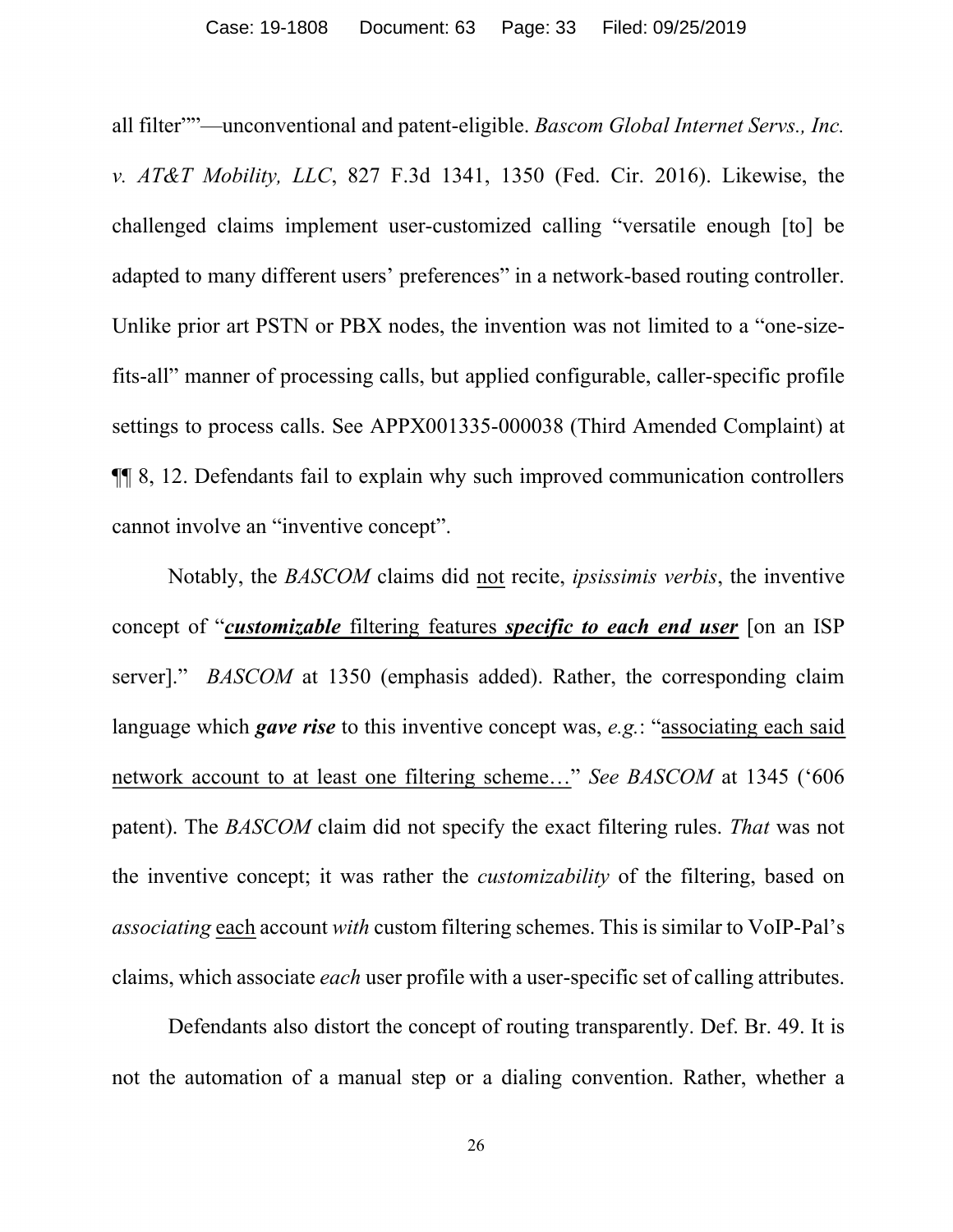destination is routed using public or private networks is purposefully *invisible* to the caller. From the caller's point of view, public and private destinations are addressed identically. The caller has no way to know or specify how a call is routed. This reflects a difference in architecture and processing from prior systems, not whether a step is manual or automated. *See* APPX001338-000039 (Third Amended Complaint) at ¶14 (caller not aware that London destination is on the private network). *See* APPX000167 ('815 Patent) claim 1 ("callee identifier" is resolved by the claimed method to either a "private network routing message" or "public network routing message" based on caller attributes and network routing criteria). Defendants' argument that "the representative claims do not even require a call to be routed" ignores that the recited "call controller" receives the routing message as a request to *establish* a call. *See, e.g.,* Def. Br. at 49; *compare* APPX000162-000163 (26:46-27:43). Defendants also conveniently ignore that claim 1 recites "facilitating communication", claim 54 recites "to establish a call" and claim 49 explicitly states the "call controller" "effect[s] routing of the call". Br. 50, FN8.

#### **III. The District Court's Decision Was Premature**

Alternatively, the District Court's conclusions were premature because the following issues are disputed: (1) what was "well-understood, routine and conventional"; (2) claim construction; and even (3) what the patent specification discloses.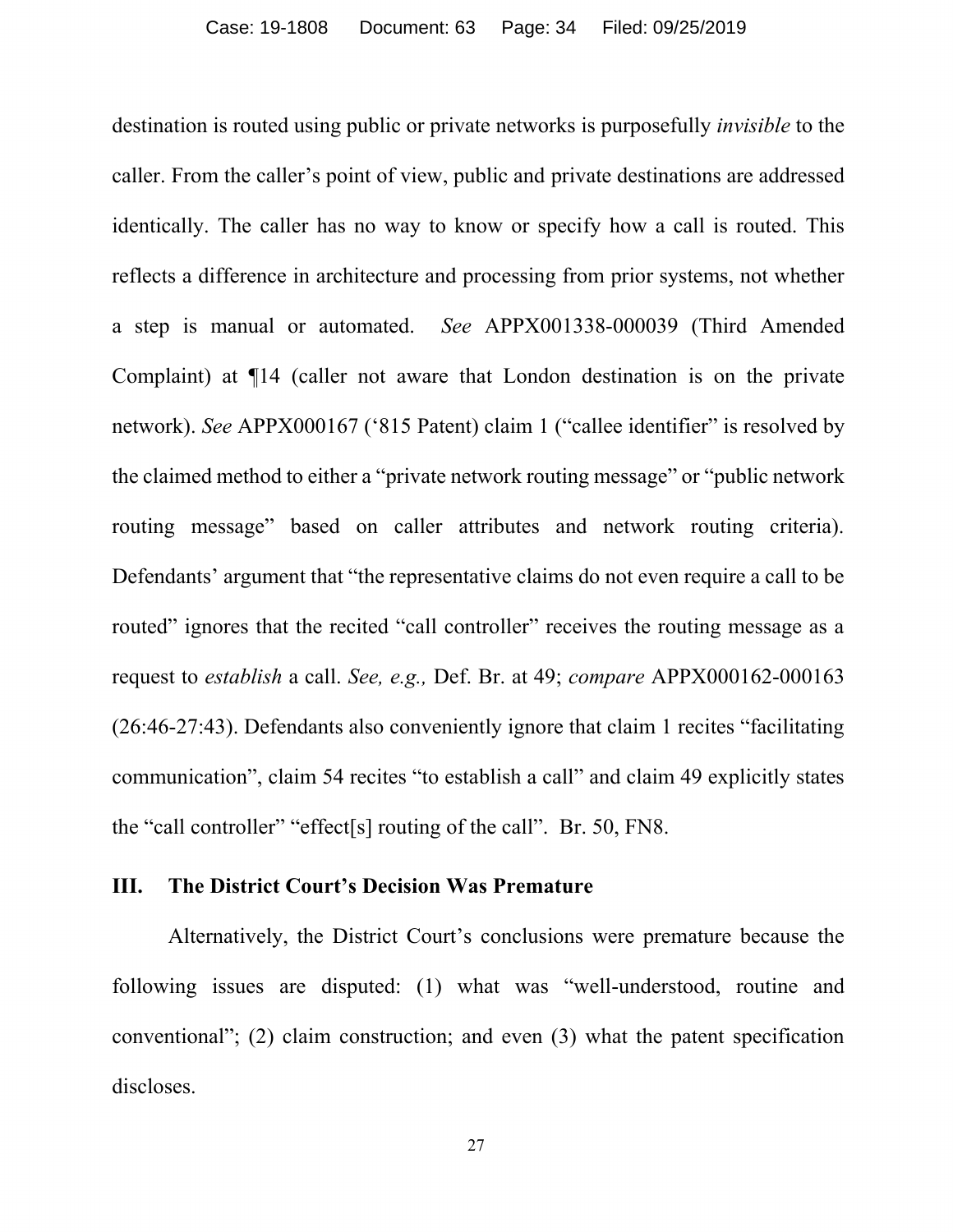## **A. What Was "Well-Understood, Routine and Conventional" Is In Dispute.**

The District Court could not address Voip-Pal's assertion that its inventive concept was not "well-understood, routine or conventional". *See* APPX001335- 000040 (Third Amended Complaint) at ¶¶7-16 and APPX001321-000022 (VoIP-Pal's Opposition). Instead, the District Court fettered its analysis solely to evaluating "ordering of steps" based on a technically invalid analogy. APPX000037 (District Court Decision). The District Court declined to consider VoIP-Pal's proffered evidence of unconventionality from IPR proceedings. APPX001322, APPX001325- 001326 (VoIP-Pal's Opposition Brief) at 21 n.16, 24-25 including Exhibit 4 (Dr. Mangione-Smith Declaration). The District Court also concluded, without requiring clear and convincing evidence, that the specification "admitted" that all claim elements were conventional, which Voip-Pal *strongly disputes*. Br. 55-57. *Natural Alternatives International, Inc. v. Creative Compounds, LLC*, 918 F.3d 1338, 1347 (Fed. Cir. 2019).

## **B. There Are Unresolved Factual Disputes Affecting Claim Construction.**

There remain unresolved factual disputes about claim construction. Defendants' blanket assertion that user-specific call handling is "not embodied by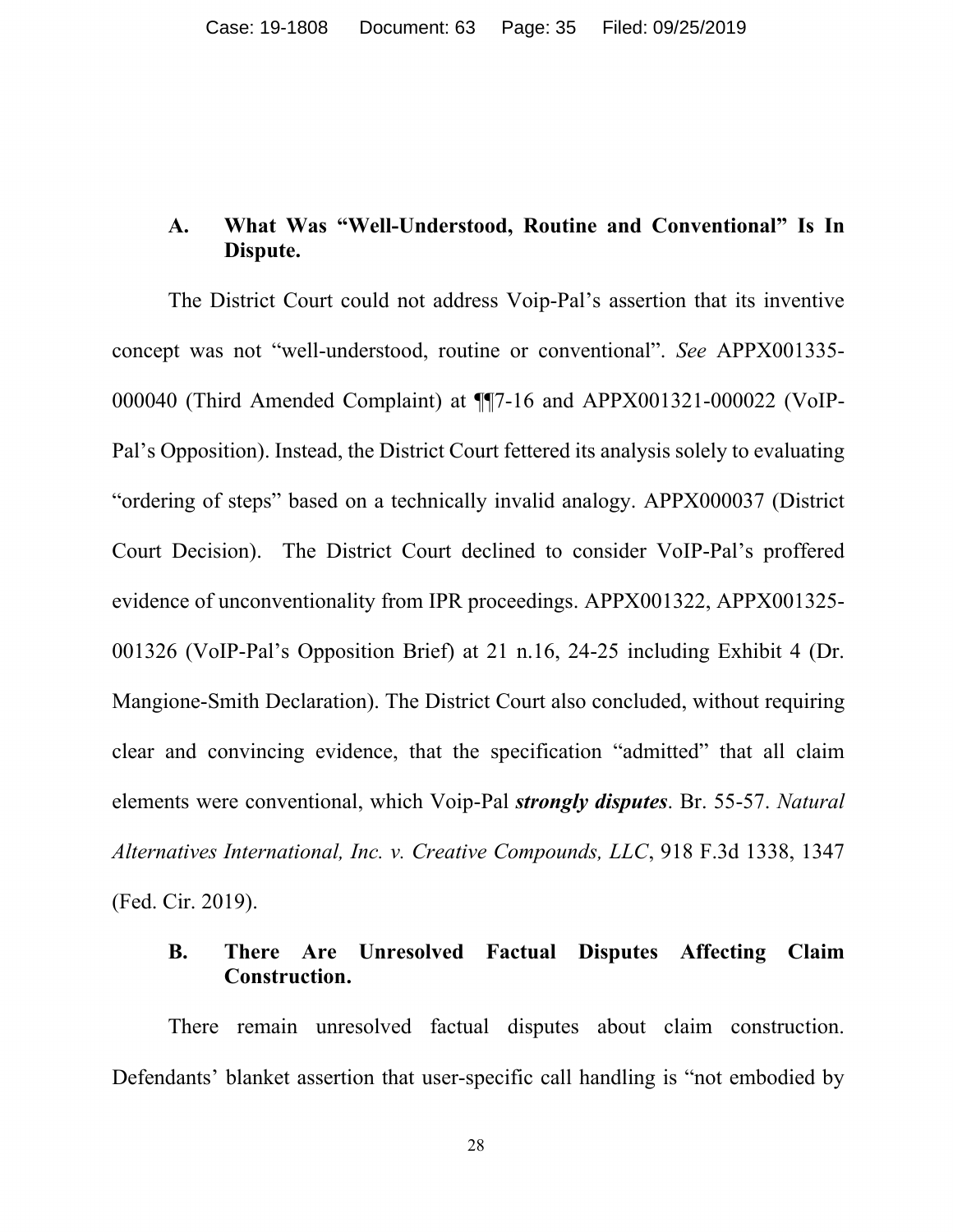VoIP-Pal's claims in any way" (Def. Br. 50) does not engage VoIP-Pal's arguments to the contrary. *MyMail, Ltd. v. ooVoo, LLC*, No. 18-1758, 2019 WL 3850614 (Fed. Cir. Aug. 16, 2019) (holding that a district court must resolve claim construction disputes prior to §101 analysis at the Rule 12(c) or 12(b)(6) stage).

Additionally, the District Court declined to construe VoIP-Pal's means-plusfunction claims (e.g., claim 28) as required by 35 U.S.C. §112. Br. 57-58. Defendants justify the District Court's inaction as based on its view that the routing controller used "generic computer components". Def. Br. 59-60 (citing APPX000033 (District Court Decision), ignoring that the specification discloses a detailed algorithm transforming the computer into a "special purpose computer programmed to perform the disclosed algorithm." *Aristocrat Technologies Australia Pty Ltd. v. Int'l Game Tech.*, 521 F.3d 1328, 1333 (Fed. Cir. 2008). Defendants falsely assert that "VoIP-Pal did not identify the specific algorithm within the figures," ignoring Voip-Pal's detailed identification of specific blocks in Figs. 8A-8D provided in its opposition at footnote 13.<sup>7</sup> APPX001010-000011. Similarly, the District Court's statement that the '815 Patent *specification* fails to provide "any details" of how the

<sup>7</sup> Defendants' accusation that VoIP-Pal did not say *why* claim 28 is non-abstract is an attempt to impose a reverse onus on Voip-Pal. Def. Br. 59. Defendants carry the burden of proving invalidity, yet failed to construe the means-plus-function claims. Their *de minimis* comments about "generic computer components" (*See* Motion to Dismiss at 10) fails to account for the non-generic programming these claims imply, rendering defendants' other §101 arguments inapplicable (*e.g.*, telephone operators never performed Figs. 8A-8D; the algorithm is indisputably user-specific; etc.)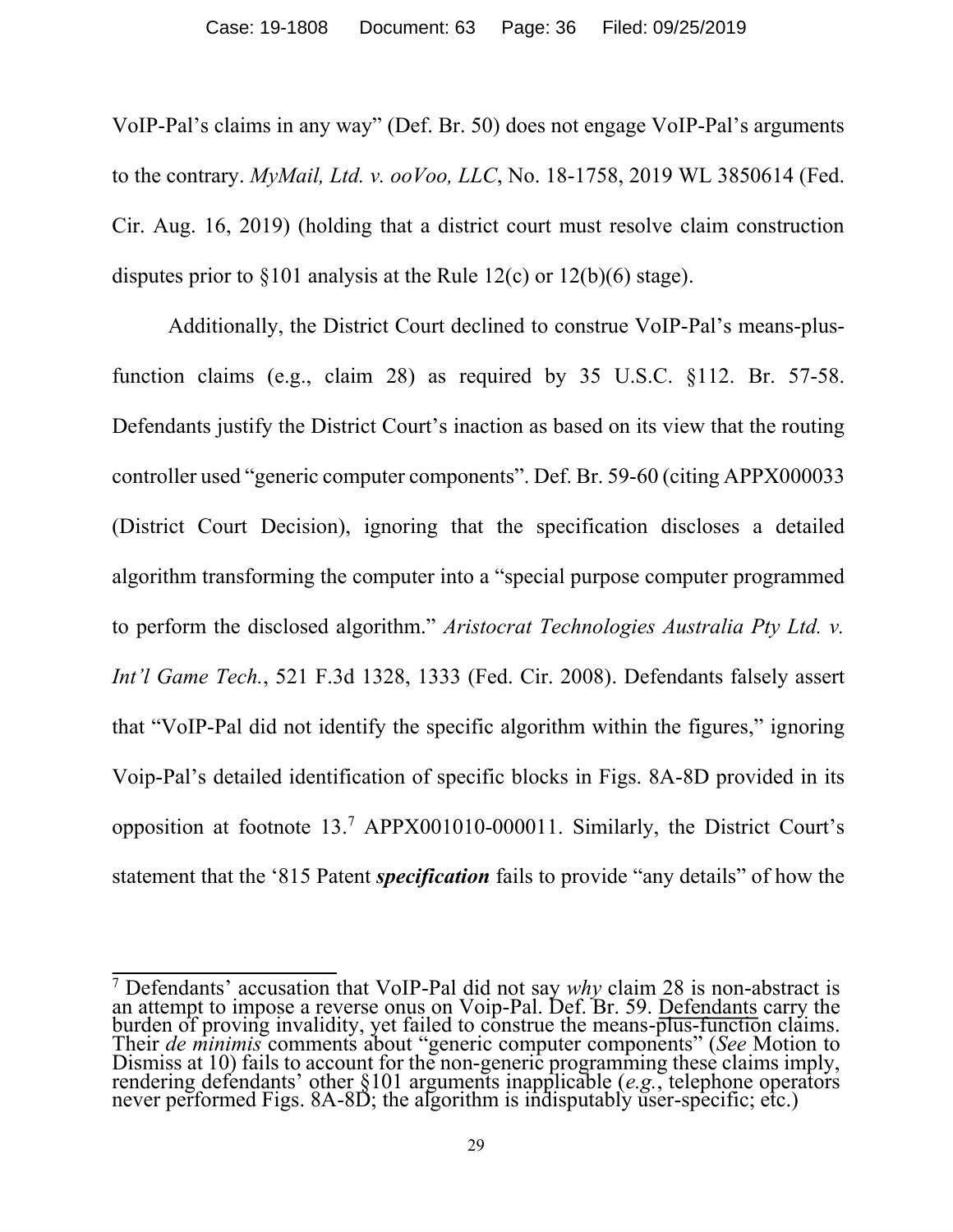invention achieves its results is incorrect (indeed, inexplicable) given VoIP-Pal's detailed explanations. *See* APPX000037 (District Court Decision), APPX000026; *compare* APPX001315-001316 (VoIP-Pal's Opposition Brief). It appears that neither the District Court nor the Defendants reviewed the algorithmic steps identified in footnote 13. Thus, the District Court falsely concluded that "the patent specification fails to disclose user-specific calling," and Defendants make manifestly false assertions about how Voip-Pal's system operated, *e.g.*, the "user no longer needed to dial a country code to make an international call" (Def. Br. 5, 14, 48, 60).

These errors highlight the need to construe all the claims prior to §101 analysis.

#### **CONCLUSION**

For all of the foregoing reasons, VoIP-Pal respectfully requests that this Court vacate the District Court's judgment in favor of Defendants and reverse the District Court's March 25, 2019 order dismissing these actions as to all Defendants.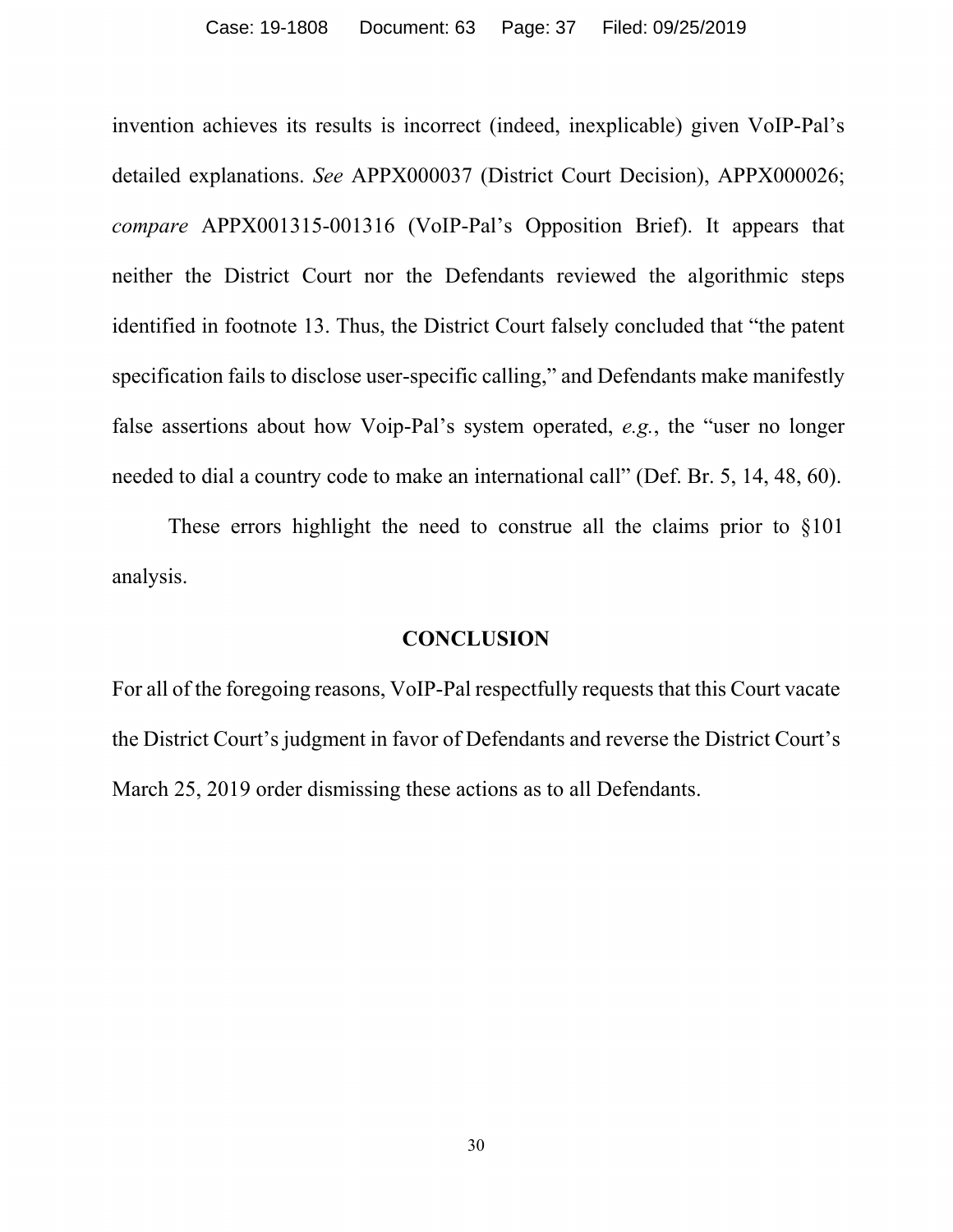Dated: September 25, 2019 Respectfully submitted,

/s/ Kevin N. Malek Kevin N. Malek **MALEK MOSS PLLC** 340 Madison Avenue, FL 19 New York, New York 10173 Telephone: +1-212-812-1491 Fax: +1-561-910-4134 Email: kevin.malek@malekmoss.com

*Attorneys for Appellant VoIP-Pal.com, Inc.*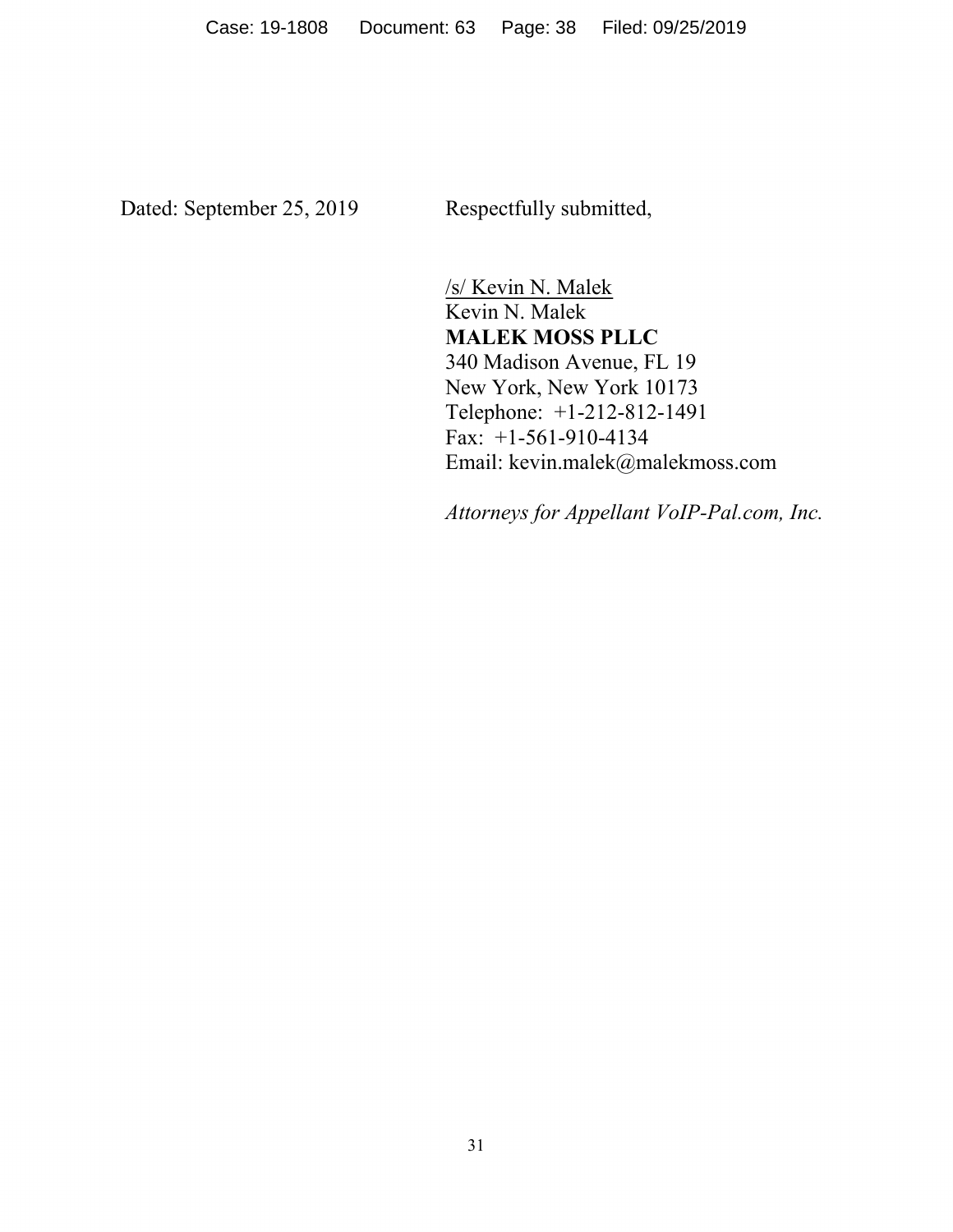## **CERTIFICATE OF SERVICE**

*VoIP-Pal.com, Inc. v. Twitter, Inc., AT&T Corp., Cellco Partnership and Apple, Inc.* Nos. 2019-1808, - 1812, -1813, -1814.

I, Kevin N. Malek, being duly sworn according to law and being over the age of 18, upon my oath depose and say that: On September 25, 2019, I electronically filed the Brief for Appellant with the Clerk of Court using the CM/ECF System, which did send notice of such filing to the following registered CM/ECF users:

> Apple, Inc.Attorneys Desmarais, John M. ( $j$ desmarais $@$ desmaraisllp.com) Magic, Peter Curtis (pmagic@desmaraisllp.com) Modi, Ameet (amodi@desmaraisllp.com) Perry, Mark Andrew (mperry@gibsondunn.com)

AT&T Corp.Attorneys Dreyer, Lauren J. (lauren.dreyer@bakerbotts.com) Hawes, Michael (michael.hawes@bakerbotts.com)

Cellco PartnershipAttorneys Cimino, Frank C., Jr. (fccimino@venable.com) Hector, William (whector@venable.com) Woodworth, Megan S. (mswoodworth@venable.com)

> Twitter, Inc.Attorneys Lee, Gene Whan (glee@perkinscoie.com)

Upon acceptance by the Court of the e-filed document, six paper copies will be filed with the Court, via Federal Express, within the time provided in the Court's rules.

/s/ Kevin N. Malek

 $\overline{\phantom{a}}$ 

Kevin N. Malek